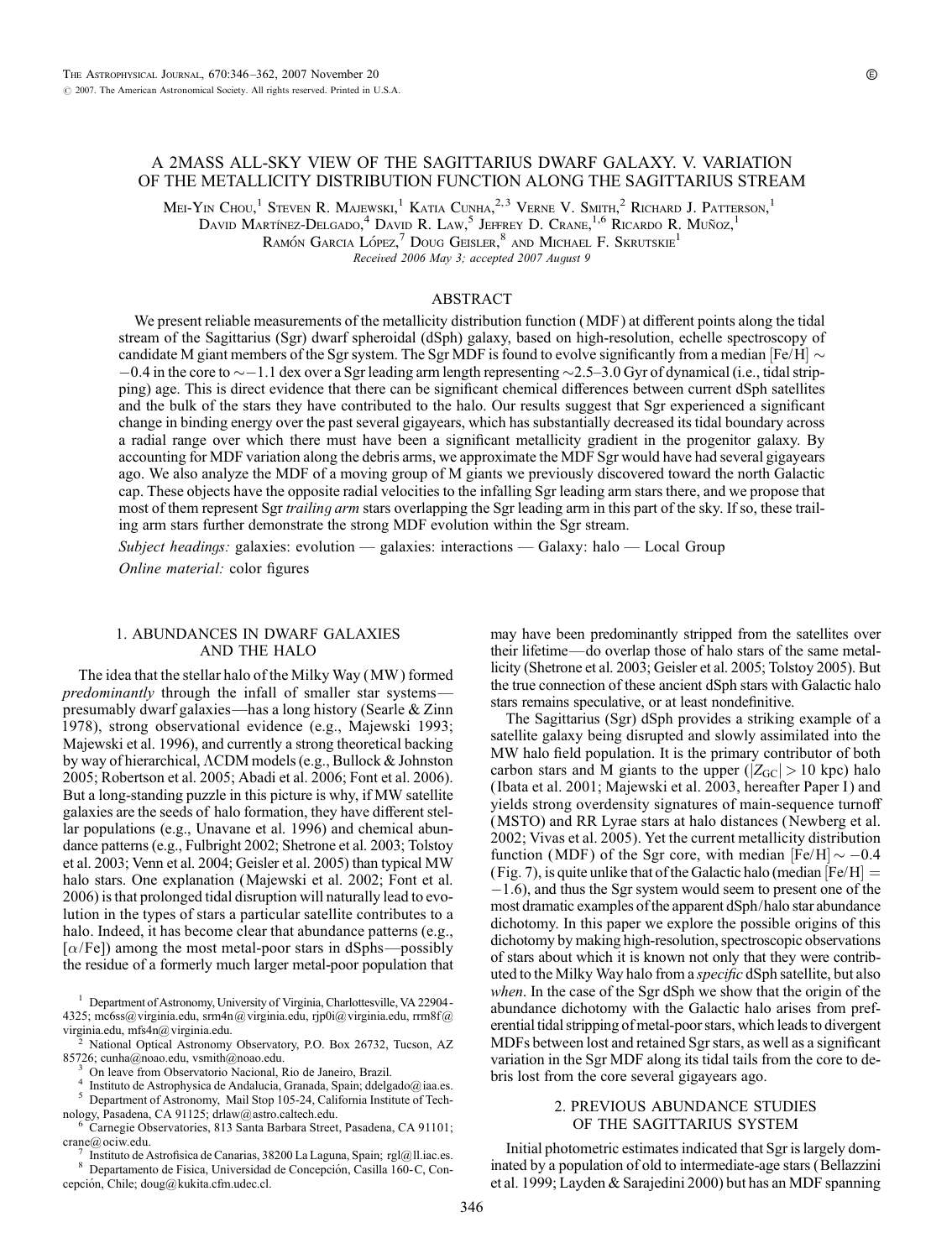from  $[Fe/H] \sim -2.0$  to  $\sim -0.5$  (see also Cacciari et al. 2002). However, a more metal-rich population with  $[Fe/H] \ge -0.5$  was found with high-resolution spectra (Bonifacio et al. 2000, 2004; Smecker-Hane & McWilliam 2002; Monaco et al. 2005) as well as in a recent deep color-magnitude diagram (CMD) from the Hubble Space Telescope (HST ) ACS centered on M54 (Siegel et al. 2007). These chemical abundance studies thus present a Sgr MDF dominated by a metal-rich population with median [Fe/H]  $\sim -0.4$  but with a metal-weak tail extending to [Fe/H]  $\sim$ 2:0 (Smecker-Hane & McWilliam 2002; Zaggia et al. 2004; Monaco et al. 2005). Monaco et al. (2003) and Cole et al. (2005) have found Sgr to have a similar MDF to the LMC (which has a dominant population of median  $[Fe/H] = -0.4$ ) with a similar fraction of metal-poor stars, which suggests that Sgr may have had a progenitor resembling the LMC (Monaco et al. 2005). In a recent reanalysis of the age-metallicity relationship in Sgr, Bellazzini et al. (2006a) find that the dSph may have enriched to near-solar metallicity as early as 6 Gyr ago, although a more recent analysis by Siegel et al. (2007) suggests a somewhat slower evolution to this enrichment level.

Thus far, abundance studies of the Sgr tails have been less detailed. Dohm-Palmer et al. (2001) obtained spectra of some K giants apparently in the northern leading arm (near its apogalacticon) and inferred that the stream there was about a half dex more metal-poor than the Sgr core; these authors suggested that the Sgr dSph may originally have had a strong metallicity gradient. Alard (2001) noted differences in the Sgr giant branch position in the  $(J - K_s, K_s)$ <sub>o</sub> CMD between the Sgr center and a field 7.5 $^{\circ}$  down its major axis, implying a  $-0.2$  dex metallicity variation between these two points (see  $\S$  7). Paper I also suggested the possibility of a metallicity variation along the Sgr tidal arms because giant stars in the arms with different  $(J - K_s)_{\alpha}$  colors seemed to yield different photometric parallax distances for the stream when the color-magnitude relation of the Sgr core was used for all colors; the differences could be explained by varying mean RGB slopes along the stream (see Fig. 14 and footnote 14 of Paper I). Adding information derived from isochrone-fitting to MSTO stars, Martínez-Delgado et al. (2004) argued that there is a substantial metallicity gradient along the Sgr stream. Vivas et al. (2005) obtained a mean  $[Fe/H] = -1.77$  from low/mediumresolution spectra of 16 RR Lyrae stars in the Sgr leading arm; but since only the oldest, and hence metal-poor, populations in Sgr would produce RR Lyrae, this age-biased sample cannot be used to infer information on the full extent of the stream MDF. On the other hand, Bellazzini et al. (2006b) found significant differences in the relative numbers of blue horizontal-branch to red clump stars between the Sgr core and a position about  $75^{\circ}$  forward along the Sgr leading arm, an imbalance that suggests a significant metallicity variation along the Sgr stream. Thus, while compelling evidence has been gathering for metallicity variations along the Sgr stream, no direct measurement of this variation has been made by sampling with high-resolution spectroscopy the actual [Fe/H] distributions of constituent stars.

#### 3. OBSERVATIONS

#### 3.1. Sample Selection

We have begun a systematic survey of the chemical abundance patterns of stars in the Sgr stream. The goal of the present contribution is a first systematic exploration of the MDF along the Sgr stream; future work will focus on chemical abundance *patterns* in Sgr stream stars.

The design of our study, and in particular the rationale for the specific stars targeted for observation, has been driven by several

practical considerations. First, because information on potential variations in metallicity along the stream is sought, data from multiple portions of the Sgr stream representing different dynamical ages (i.e., the times when the debris was stripped) are needed. Second, because the Sgr core itself exhibits a metallicity spread, insufficient information is gained by only sampling a few stars at any particular part of the tail; rather, exploration of distributions in metallicity is needed. This requires reasonable numbers of stars at each sampled section of the stream. Given a limited amount of telescope time, it is easier to build large samples with brighter targets. Nevertheless, even focusing purely on the intrinsically brightest stars identified in the stream—the M giants explored, e.g., in Paper I and Majewski et al. (2004, hereafter Paper II)—doing so remains a challenging project if spectra at echelle resolution are needed. The difficulty involved in securing large samples of stars partly motivated our strategy in this first study of Sgr debris stars, namely, to explore the Sgr leading arm which passes quite near the solar neighborhood (Paper I). In contrast, the Sgr trailing arm, in its most clearly discernible parts in the southern Galactic hemisphere, never gets closer than  $\sim$ 15 kpc to the Sun. By observing the leading arm both just above and just below the Galactic plane, we access two different points along this tidal stream containing fairly local stars bright enough to allow us to take maximal advantage of our particular instrument access (two echelle spectrographs on 4 m class telescope in the Northern Hemisphere and only about one night per year on an echelle spectrograph in the Southern Hemisphere).

This strategy for exploring the leading arm, however, has some drawbacks in that (1) the trailing arm is dynamically much better understood than the leading arm (Helmi 2004; Law et al. 2005, hereafter Paper IV), (2) the sorting of stars by dynamical age is much cleaner in the trailing arm than the leading arm (Paper IV; see also  $\S$  7), (3) major sections of the leading arm are very much farther away  $(\sim 50 \text{ kpc})$  —out of range of our accessible instrumentation (and requiring 10 m telescopes should we ever desire to fill the gap of our coverage of the leading arm in the same way), and (4) by focusing on rather nearby Sgr stars there is some potential for sample contamination by Milky Way disk M giants. We revisit the latter possibility in  $\S$  5.

To facilitate our discrimination of Sgr stream targets from other Milky Way stars, we take advantage of the ongoing studies of M giants in the stream, which are the focus of this series of papers. Apart from their intrinsic luminosity, M giants confer a particular advantage in the study of the Sgr stream in that, as Paper I demonstrated, the Sgr stream has contributed the majority of the M giants found in the Milky Way halo. Thus, M giants selected far enough away from the disk already have a high likelihood of being from Sgr.<sup>9</sup> Figure 1 (adapted from Fig. 9 of Paper I) shows the distribution of M giants with  $(J - K_s)_{\alpha} > 1.00$  lying within 10° of the nearly polar Sgr orbital plane, as derived in Paper I. Stellar distances from the Sun (at the center) in this representation are given by the corresponding dereddened  $K_{s,o}$  magnitudes. This kind of map has the benefit of creating an approximate relative spatial distribution free of biases imposed by presuming the particular metallicities and color-magnitude relations needed to convert apparent magnitudes to photometric parallax distances. And it also works best when stars of a limited color range are used.<sup>10</sup> Since most of the M giants in the figure lie in the range

<sup>9</sup> In addition, as was shown in Paper I, using combinations of 2MASS colors it is possible to cleanly separate M giants from any potential nearby, contaminating M dwarfs—though these should be fairly rare.  $10$  See similar representations using stars with colors filtered to be at the MSTO

in Newberg et al. (2002), for example.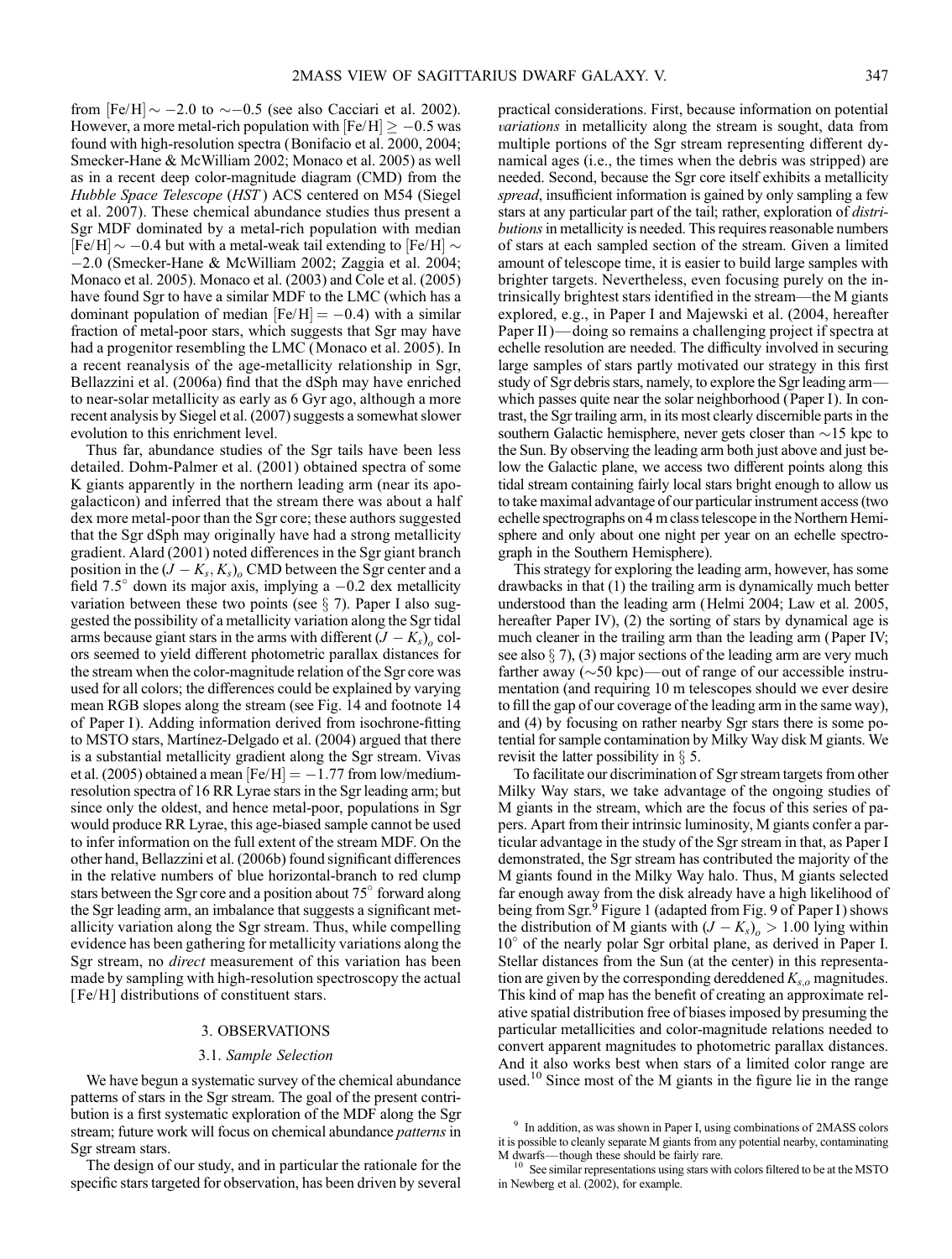

Fig. 1.—Sgr orbital plane position of M giants lying within  $10^{\circ}$  of that nearly polar plane and having  $(J - K_s)_{o} > 1.0$  and  $E(B - V) < 0.555$  (black dots). The Sun lies at the origin of the distribution and stars are positioned in a polar projection based on their dereddened  $2MASS K<sub>s</sub>$  magnitude (radial direction, after subtraction of 4 mag) and angle from the center of Sgr,  $\Lambda_{\odot}$  , increasing in the direction of the trailing arm (i.e., clockwise). The term  $(\Lambda_{\odot} + 14.11)$  places the intersection of the Sgr and Galactic planes horizontal across the center of the figure (see Paper I for a further description of this coordinate system). Stars from the four subsamples for which we present new data here are represented by the large colored symbols: Sgr core (magenta), leading arm north (red), leading arm south (green), and the ''NGC'' group of stars having positive GSR radial velocities off the main leading arm trend (blue). We do not show the positions of other stars in the Sgr core for which data are taken from the literature, but these stars lie near the magenta points in the figure. The red dotted line delineates the division of the north leading arm into the ''best'' ( beyond the dotted line) and ''less certain'' (inside the dotted line) subsamples.

 $1.0 < (J - K_s)_{o} < 1.1$ , this magnitude-based distribution reveals the basic structure of the Milky Way and Sgr stream (modulo metallicity-based variations in the absolute magnitudes of these stars), albeit with an approximately logarithmic distance scale. This log scale has the benefit not only of compressing the apparent width of the distant parts of both the Sgr leading and trailing arm, making them more visible, but of expanding the relatively small volume of space occupied by stars we have targeted in the northern Galactic hemisphere, making their relative positions more clear. However, as pointed out in Paper I, the substantial stretching of the nearby Sgr leading arm in such a rendition makes it appear more diffuse than it really is. The reader is directed to Figures 10 and 11 in Paper I for a linear distance version of this distribution, in which the nearby leading arm is less "fuzzed out," and, for comparison, to Figure 9 of that paper for a clean version (without colored dots) of the Figure 1 distribution. The reader is also referred to Figure 1 of Paper IV for an N-body model representation of the observed debris that provides a useful guide to the expected positions of leading (and trailing) arm debris in the Sgr orbital plane.

Figure 1 (and its modeled counterpart in Paper IV) provides one basis on which stars were selected for study here. But in addition to specifically targeting M giant stars apparently positioned in particular portions of the Sgr leading arm, we also preselect stars that have radial velocities appropriate to these positions based on Sgr debris models (Fig. 10 of Paper IV) constrained to fit all available positional and radial velocity data for Sgr (e.g., Fig. 2). The velocities used for this project—both those of the stars we targeted here and those that provide the constraints for the fitted models—have been collected through an ongoing medium-resolution spectroscopic survey of 2MASS M giants (Paper II; S. R. Majewski et al. in preparation; see also the data presented in Paper IV).<sup>11</sup> Figure 2 shows, as a function of the Sgr orbital plane longitude  $(\Lambda_{\odot})$ , the observed radial velocities, converted to the Galactic standard of rest (GSR), of M giants lying near the Sgr orbital plane. The rather velocity-coherent trend of the Sgr trailing arm (not explored here) is obvious on the right. The

<sup>11</sup> However, the echelle spectra obtained here allow us to derive improved velocities, and these new velocities are also presented in Table 1 (see  $\S$  3.2).



Fig. 2.—GSR radial velocities of stars as a function of their  $\Lambda_{\odot}$  angle from Sgr center from data obtained in our ongoing medium-resolution spectroscopic study. For clarity, black dots show only  $(J - K_s)_{\rho} > 1.0$  M giants with projected distances less than 5 kpc from the Sgr orbital midplane and closer than 50 kpc to the Sun. The approximate  $\Lambda_{\odot}$  positions of the north Galactic pole (NGP) and south Galactic pole (SGP) are indicated (although these actual points on the celestial sphere actually lie approximately 13° off the Sgr plane being shown), as are the positions of the Galactic plane (dashed lines). The coherent velocity sequence of the Sgr trailing arm, not studied here, is also indicated. Stars from the four subsamples for which we present new data here are represented by the same colored symbols as in Fig. 1.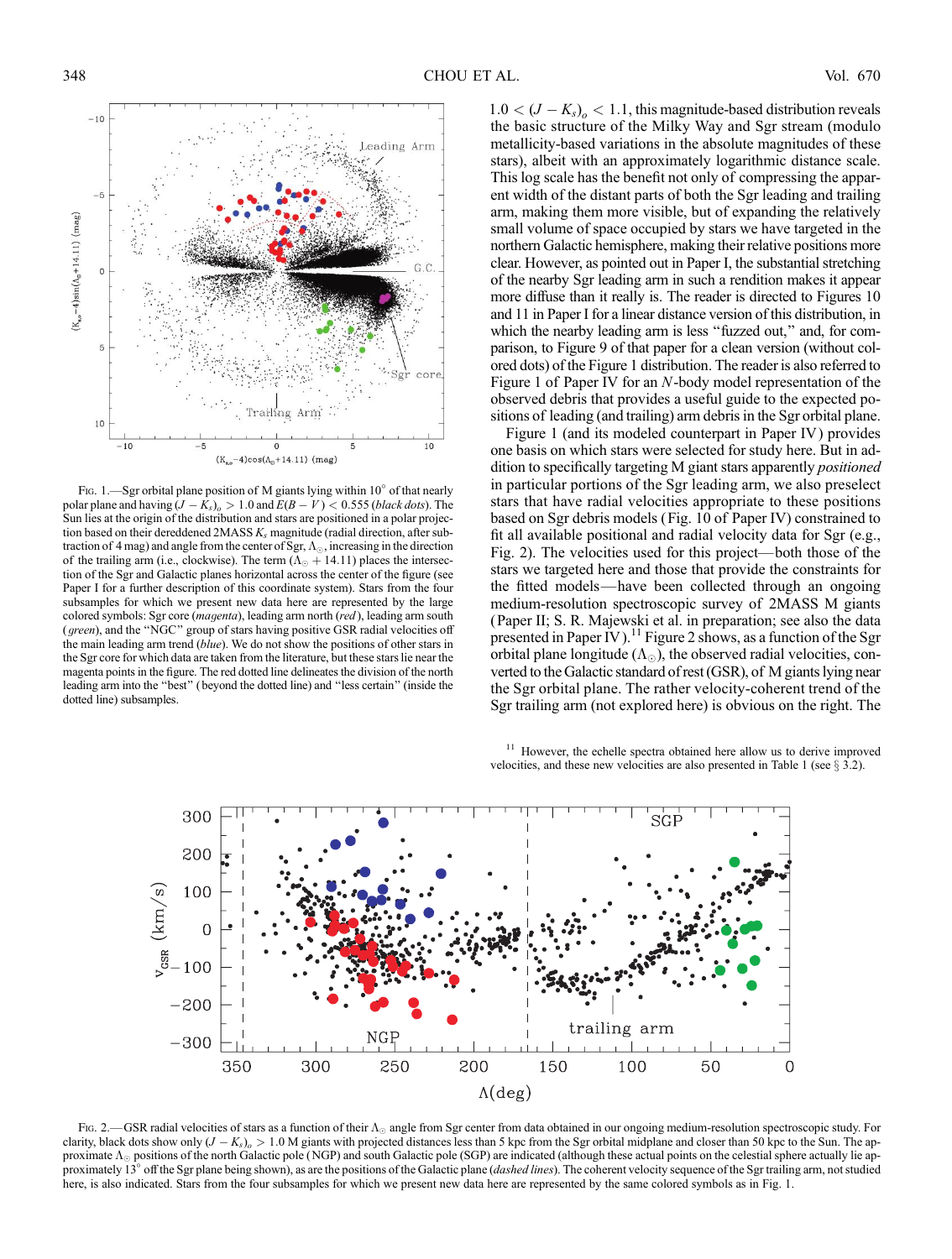RV distribution of leading arm stars is less coherent, especially where it comes close to the Sun, because of the considerable angular spread of the stream on the sky at this point (and therefore of a wider variation in the projection of the stellar space motions on the line of sight). Additional RV spreading in the leading arm occurs because of the greater overlap of stars with different orbital energies at the same orbital phase compared to the trailing arm (See Fig. 1 of Paper IV.) The trend of Sgr leading arm stars in Figure 2 is sinusoidal (see also Fig. 10 of Paper IV ). From left to right in Figure 2: (1) leading arm stars are first moving away from the Sgr core (at  $\Lambda_{\odot} = 0^{\circ} = 360^{\circ}$ ) and have positive  $v_{\text{GSR}}$  at high  $\Lambda_{\odot}$ ; (2) after apogalacticon the leading arm bends toward the general direction of the Sun, and leading arm stars develop negative  $v_{\text{GSR}}$ values, which continue to decrease as the leading arm curves toward the solar neighborhood and approaches from the general direction of the north Galactic cap (NGC, centered near  $\Lambda_{\odot}$  = 256 ); (3) as the leading arm traverses the Galactic plane near the Sun, the  $v_{\text{GSR}}$  changes sign again, with the trailing arm stars now speeding away from the solar neighborhood and arcing under the Galactic center ( $\Lambda_{\odot} < 100^{\circ}$ ). It is worth noting that after passing below the Galactic plane, the leading arm crosses the trailing arm; the velocity trends of the two arms also cross in this region  $({\rm \Lambda_{\odot}} < 100^{\circ})$ , as shown in Figure 10 of Paper IV. Because the leading arm has yet another apogalacticon at  $\Lambda_{\odot} < 100^{\circ}$ , the debris, and the associated velocities, is expected to become less coherent. This is shown by the green points to the lower right of Figure 1 in Paper IV but is not obvious by Figure 10 of that same paper, which did not show this dynamically older debris. That the overall spatial and velocity distribution of the leading arm at this point becomes more diffuse can also be seen in the models of Ibata et al. (2001; see their Fig. 3).

## 3.2. Spectroscopic Observations

Figures 1 and 2, and the associated figures from our models in Paper IV, guided the selection of four samples of stars for analysis here, as follows:

1. A large sample of stars (Figs. 1 and 2, red symbols) were selected to have both positions and velocities consistent with being in the leading arm north of the Galactic plane and in the general direction of the NGC (with Sgr longitudes  $\Lambda_{\odot} = 220^{\circ} - 290^{\circ}$ ). Of these, 21 were observed with the  $R = 35,000$  resolution Mayall 4 m ECHLR spectrograph on the nights of UT 2004 May 5–9. On UT 2004 March 10–13,  $R = 46,000$  SARG spectra for nine additional M giants in the same part of the stream were obtained with the TNG telescope in the Canary Islands.

This ''leading arm'' sample is the largest in our survey, because of our mostly Northern Hemisphere telescope access. A large range of  $K_{s,o}$  has been explored, partly because when weather conditions were nonideal, we resorted to brighter, generally closer stars. Indeed, some of the stars explored have initially projected  $(i.e., Paper I) distances as low as 1 kpc. Stars this close do lie$ among the Galactic thick-disk stars. But when selecting such stars, we deliberately chose stars that lie along the leading arm trend in Figure 2, and that, for the most part, have strongly negative  $v_{\text{GSR}}$  values (e.g.,  $<-65 \text{ km s}^{-1}$ ), which are unlike the typical thick-disk star.

Nevertheless, as a means to explore and limit the extent to which our analysis of this leading arm sample may have been affected by thick-disk contaminants that just happen to have the ''right'' velocity, we further divide this group even into a ''best'' subsample (the fainter, generally farther 17 stars that are very highly likely to be in the Sgr leading arm) and a ''less certain'' subsample of 13 stars, including those marked with red symbols inside the boundary drawn in Figure 1. The latter subsample includes the 10 leading arm–north stars with  $K_{s,o} < 7.5$ , as well as three stars at the highest  $\Lambda_{\odot}$  that are closer to the Galactic bulge. If there is contamination of the leading arm-north group by thick-disk stars, it will most likely be among the latter sample, which has initially estimated distances from 1 to 5 kpc (based on the color-magnitude relation for an  $[Fe/H] \sim -0.4$  population assumed in Paper I).<sup>12</sup> We further discuss the issue of contamination, and that it is not expected to affect the overall conclusions of this study, in  $\S$  5.

2. Ten M giant stars with positions and velocities of leading arm stars south of the Galactic plane (Fig. 1, green symbols) were observed with the  $R = 19,000$  MIKE spectrograph on the 6.5 m Clay telescope at Las Campanas Observatory on the night of UT 2005 August 15. These stars, with  $\Lambda_{\odot} = 20^{\circ} - 45^{\circ}$ , include stars with projected distances both inside and outside of the trailing arm and with  $v_{\text{GSR}}$  well away from the trailing arm trend (Fig. 2). According to the models of Paper IV, the leading arm stars south of the Sun were predominantly stripped from Sgr roughly 2-3 Gyr ago, whereas those now north of the Sun were stripped roughly 1.5-2 Gyr ago.

3. Six stars in the very center of the Sgr core (Fig. 1, magenta symbols) were also observed with MIKE on the same observing run as the other southern Sgr stars. Unlike the other groups of stars we looked at in this survey, these Sgr core stars were not vetted in advance based on radial velocity data, but rather selected on the basis of the infrared CMD. Based on the high density of Sgr giants in the core, this was a relatively safe strategy. We subsequently derived radial velocities for these stars from the MIKE spectra (values shown in Table 1), which show them all to have radial velocities consistent with the Sgr core. These velocities were obtained via cross-correlation against four radial velocity standards using the echelle order we used for the stellar atmospheres analysis described in  $\S$  4.

We combine this small sample of Sgr core stars with the other echelle resolution metallicities for Sgr core stars available in the literature in our analysis of the MDF below.

4. Finally, we targeted thirteen additional M giants (Fig. 1, blue symbols) lying among the stars of the Sgr leading arm in the NGC that were found to have velocities quite unlike those expected for the Sgr leading arm at this position. We refer to this sample as the ''north Galactic cap (NGC) group.'' Most of these stars are too far away and have velocities far too large to be contamination from the Galactic disk. On the other hand, while dynamically old Sgr stars from the wrapped *trailing arm*—if they exist in the M giant sample—are expected to lie in the direction of the NGC (Fig. 1 of Paper IV ) and have more positive radial velocities, initial estimates of the distances of the NGC group stars from the Paper I photometric parallax analysis (which, again, assumes an  $[Fe/H] \sim -0.4$  giant branch color-magnitude relation) puts these stars too close to the Sun to be consistent with wrapped trailing arm debris. Thus, obtaining echelle resolution spectra of some of these peculiar stars is of interest in order to test whether they can be "chemically fingerprinted" as Sgr debris ( $\S$  $\S$  6 and 7).

To lessen potential metallicity biases, M giant stars in all four groups were selected with a wide range of  $J - K_s$  color—typically  $\sim$  1.0–1.2. Otherwise, the specific selection of targets was dictated by the desire to sample the four groups of stars outlined above and by the limitations of assigned observing schedules. Table 1 summarizes the targets, their equatorial and Galactic coordinate positions, dereddened  $2MASSK_s$  and  $J - K_s$  photometry from Paper I,

 $12$  We show below that these distances are, in the mean, underestimated because most of the stars are more metal-poor than  $[Fe/H] = -0.4$ .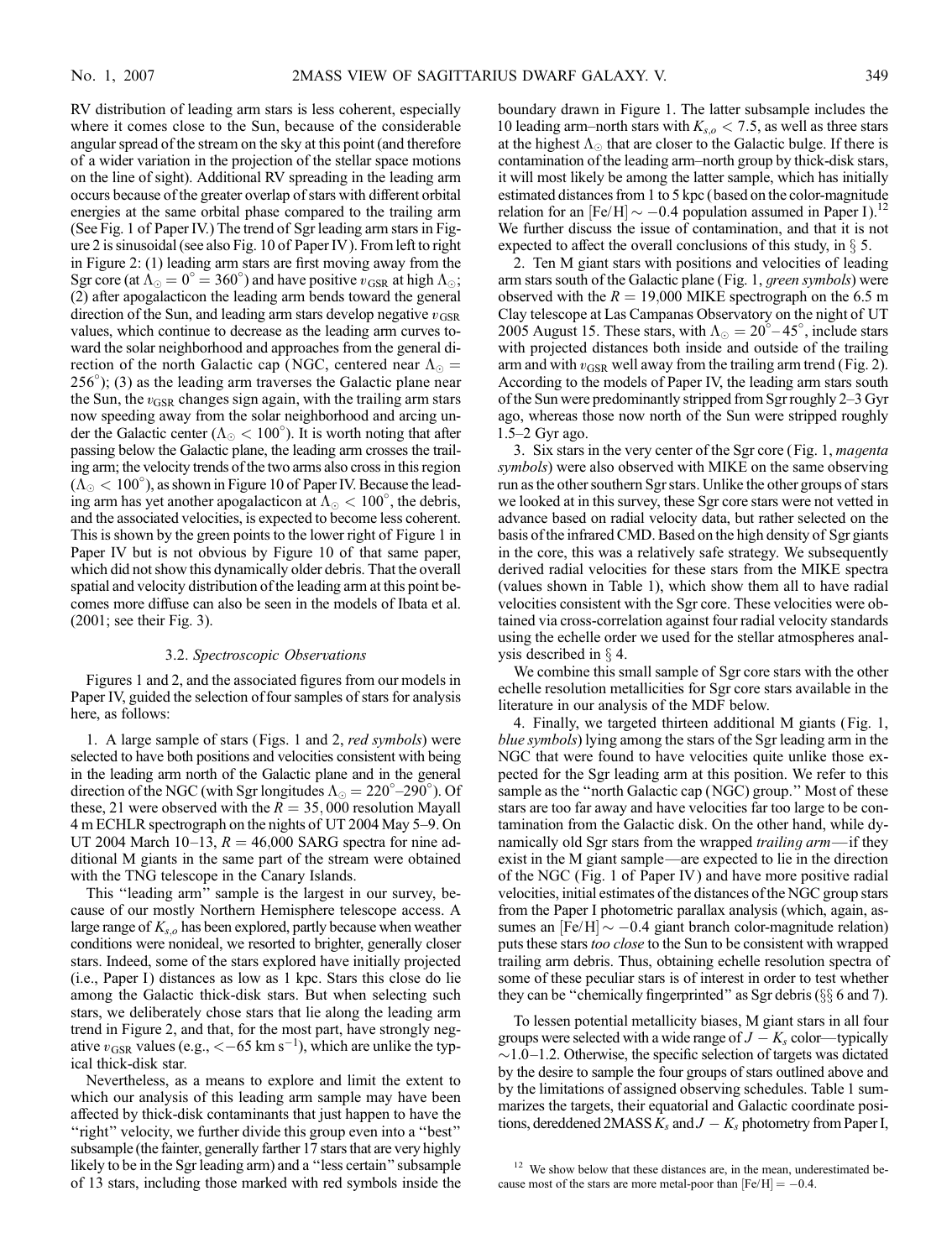|                          | $\alpha$ (J2000.0) | $\delta$ (J2000.0)     | l                    | b                                            |                       |                   | $\Lambda_{\odot}$ | $v_{\rm GSR}$ (old/new)   |              | Observation |     |
|--------------------------|--------------------|------------------------|----------------------|----------------------------------------------|-----------------------|-------------------|-------------------|---------------------------|--------------|-------------|-----|
| Star ID                  | $(\text{deg})$     | $(\text{deg})$         | $(\text{deg})$       | $(\text{deg})$                               | $K_{s,o}$             | $(J-K_s)_{\rm o}$ | (deg)             | $(km s^{-1})$             | Spectrograph | UT Date     | S/N |
|                          |                    |                        |                      |                                              | Sgr Core              |                   |                   |                           |              |             |     |
| 1849222-293217           | 82.34253           | $-29.53815$            | 5.98090              | $-12.58070$                                  | 11.481                | 1.00              | 358.63837         | 135.9                     | <b>MIKE</b>  | 2005 Aug 15 | 34  |
| 1853333-320146           | 283.38861          | $-32.02935$            | 4.00803              | $-14.40648$                                  | 11.240                | 1.05              | 359.97171         | 164.5                     | <b>MIKE</b>  | 2005 Aug 15 | 51  |
| $1854283 - 295740$       | 283.61789          | $-29.96109$            | 6.04514              | $-13.76432$ 11.180                           |                       | 1.06              | 359.80359         | 162.3                     | <b>MIKE</b>  | 2005 Aug 15 | 43  |
| $1855341 - 302055$       | 283.89218          | $-30.34867$            | 5.77648              | $-14.13644$                                  | 11.392                | 1.03              | 0.10415           | 152.6                     | <b>MIKE</b>  | 2005 Aug 15 | 74  |
| 1855556-293316           | 283.98166          | $-29.55454$            | 6.55899              | $-13.89102$                                  | 11.230                | 1.09              | 0.04467           | 173.9                     | <b>MIKE</b>  | 2005 Aug 15 | 45  |
| $1902135 - 313030$       | 285.55618          | $-31.50829$            | 5.24634              | $-15.90276$                                  | 11.198                | 1.06              | 1.70370           | 158.8                     | <b>MIKE</b>  | 2005 Aug 15 | 55  |
|                          |                    |                        |                      | Sgr North Leading Arm-Best Subsample         |                       |                   |                   |                           |              |             |     |
| 0919216+202305           | 139.83992          | 20.38467               | 208.89221            | 41.35083                                     | 8.663                 | 1.09              | 212.41455         | $-133.5/-125.4$           | <b>ECHLR</b> | 2004 May 7  | 74  |
| 0925364+213807           | 141.40163          | 21.63516               | 207.89902            | 43.12523                                     | 9.592                 | 1.17              | 213.68213         | $-239.4/-215.4$           | <b>ECHLR</b> | 2004 May 7  | 54  |
| $1034395 + 245206$       | 158.66466          | 24.86820               | 209.33199            | 59.27583                                     | 9.140                 | 1.11              | 228.44516         | $-116.0 - 102.3$          | <b>ECHLR</b> | 2004 May 9  | 62  |
| $1100516 + 130216$       | 165.21519          | 13.03777               | 236.02568            | 60.56746                                     | 8.856                 | 1.04              | 238.10635         | $-194.1/-186.5$           | <b>ECHLR</b> | 2004 May 6  | 77  |
| $1101112+191311$         | 165.29662          | 19.21981               | 224.41052            | 63.52243                                     | 9.146                 | 1.07              | 236.06346         | $-223.8 - 219.2$          | <b>ECHLR</b> | 2004 May 6  | 73  |
| $1114573 - 215126$       | 168.73872          | $-21.85714$            | 275.07312            | 35.74147                                     | 7.864                 | 1.22              | 257.30670         | $-193.0 - 198.0$          | <b>ECHLR</b> | 2004 May 6  | 72  |
| $1116118 - 333057$       | 169.04900          | $-33.51587$            | 281.07785            | 25.28218                                     | 7.697                 | 1.15              | 266.35822         | $-157.7/-140.6$           | <b>ECHLR</b> | 2004 May 9  | 46  |
| $1140226 - 192500$       | 175.09427          | $-19.41671$            | 280.73941            | 40.37285                                     | 8.663                 | 1.03              | 262.44983         | $-204.1/-205.2$           | <b>ECHLR</b> | 2004 May 6  | 80  |
| $1249078+084455$         | 192.28256          | 8.74870                | 301.12396            | 71.61227                                     | 9.295                 | 1.05              | 264.23920         | $-44.1/-53.6$             | <b>ECHLR</b> | 2004 May 5  | 56  |
| $1318500+061112$         | 199.70825          |                        | 6.18672 321.43869    | 68.06859                                     | 9.229                 | 1.02              | 271.92865         | $-24.7/-31.3$             | <b>ECHLR</b> | 2004 May 6  | 70  |
| $1319368 - 000817$       | 199.90341          |                        | $-0.13814$ 318.02545 | 61.90507                                     | 7.741                 | 1.22              | 275.23373         | $-54.7/-41.6$             | <b>ECHLR</b> | 2004 May 5  | 63  |
| 1330472-211847           | 202.69652          | $-21.31316$ 315.03806  |                      | 40.63177                                     | 8.310                 | 1.01              | 289.06110         | $-183.8 - 181.5$          | <b>ECHLR</b> | 2004 May 9  | 41  |
| $1334532+042053$         | 203.72151          | 4.34796                | 329.30008            | 64.97141                                     | 9.598                 | 1.08              | 276.31186         | 17.4/23.3                 | <b>ECHLR</b> | 2004 May 6  | 57  |
| $1411221 - 061013$       | 212.84189          | $-6.17026$             | 336.00510            | 51.49488                                     | 9.512                 | 1.08              | 289.51416         | $-4.4/-6.7$               | <b>ECHLR</b> | 2004 May 9  | 61  |
| 1450544+244357           | 222.72687          | 24.73260               | 34.60439             | 63.09545                                     | 9.713                 | 1.03              | 281.42078         | $-59.5/-66.6$             | <b>ECHLR</b> | 2004 May 6  | 61  |
| 1456137+151112           | 224.05695          | 15.18672               | 16.93899             | 58.66600                                     | 7.122                 | 1.05              | 288.11844         | 37.4/33.3                 | SARG         | 2004 Mar 11 | 128 |
| $1512142 - 075250$       | 228.05925          |                        | $-7.88056$ 352.23251 | 41.13720                                     | 9.531                 | 1.11              | 303.44876         | 19.7/4.3                  | <b>ECHLR</b> | 2004 May 5  | 65  |
|                          |                    |                        |                      | Sgr North Leading Arm—Less Certain Subsample |                       |                   |                   |                           |              |             |     |
| $1111493+063915$         | 167.95526          |                        | 6.65415 249.26958    | 58.71890                                     | 5.387                 | 1.15              | 243.01091         | $-96.4/-93.6$             | SARG         | 2004 Mar 11 | 367 |
| $1112480+013211$         | 168.19978          | 1.53646                | 256.03873            | 55.16073                                     | 5.673                 | 1.04              | 245.24609         | $-110.8/-135.4$           | <b>ECHLR</b> | 2004 May 7  | 124 |
| $1128316 - 031647$       | 172.13158          | –3.27976               | 266.38379            | 53.60342                                     | 5.230                 | 1.09              | 251.16019         | $-98.1/-98.6$             | SARG         | 2004 Mar 11 | 376 |
| $1135388 - 022602$       | 173.91154          | $-2.43394$             | 268.24146            | 55.24917                                     | 5.825                 | 1.10              | 252.52528         | $-81.3/-78.4$             | <b>SARG</b>  | 2004 Mar 11 | 267 |
| $1208101 - 090753$       | 182.04225          | $-9.13136$             | 285.31238            | 52.25384                                     | 6.595                 | 1.07              | 263.57907         | $-84.8/-85.9$             | SARG         | 2004 Mar 11 | 169 |
| $1223590 - 073028$       | 185.99593          | $-7.50770$             | 291.09094            | 54.73156                                     | 4.820                 | 1.16              | 266.45792         | $-146.1/-144.3$           | <b>ECHLR</b> | 2004 May 6  | 174 |
| 1224255-061852           | 186.10632          | $-6.31443$             | 290.89117            | 55.92445                                     | 6.864                 | 1.05              | 265.95511         | $-64.8/-64.7$             | SARG         | 2004 Mar 13 | 216 |
| $1227367 - 031834$       | 186.90295          |                        | $-3.30937$ 291.31927 | 59.02406                                     | 5.422                 | 1.01              | 265.19498         | $-132.0 - 131.8$          | <b>ECHLR</b> | 2004 May 6  | 163 |
| $1236549 - 002941$       | 189.22878          | $-0.49475$             | 295.13962            | 62.15701                                     | 5.198                 | 1.06              | 265.93793         | $-137.9/-137.0$           | <b>ECHLR</b> | 2004 May 6  | 190 |
| $1348366+220101$         | 207.15269          | 22.01685               | 14.56112             | 76.04436                                     | 5.981                 | 1.02              | 270.13049         | $-68.5/-75.0$             | SARG         | 2004 Mar 11 | 284 |
| $1407060+063311$         | 211.77515          |                        | 6.55299 347.49780    | 62.68076                                     | 5.924                 | 1.12              | 282.12589         | $2.5/-5.1$                | SARG         | 2004 Mar 13 | 160 |
| 1435018+070827 218.75742 |                    |                        | 7.14080 358.56470    | 58.32960                                     | 4.856                 | 1.11              | 287.82812         | 10.8/3.5                  | SARG         | 2004 Mar 11 | 390 |
| 1538472+494218           | 234.69650          | 49.70488               | 79.71546             | 50.95237                                     | 6.076                 | 1.16              |                   | $269.88177 -129.4/-132.1$ | <b>ECHLR</b> | 2004 May 5  | 65  |
|                          |                    |                        |                      |                                              | Sgr South Leading Arm |                   |                   |                           |              |             |     |
| 2031334-324453           |                    | 307.88907 -32.74802    |                      | $10.20659 - 34.28811$ 11.480                 |                       | 1.04              | 20.63735          | 10.3/10.7                 | <b>MIKE</b>  | 2005 Aug 15 | 61  |
| 2037196-291738           | 309.33173          | $-29.29385$            |                      | $14.63141 - 34.68745$                        | 7.921                 | 1.10              | 22.02419          | $-82.2/-85.5$             | <b>MIKE</b>  | 2005 Aug 15 | 105 |
| 2046335-283547           | 311.63974          | $-28.59648$            |                      | $16.07145 - 36.47462$                        | 10.207                | 1.05              | 24.08287          | $-148.4 - 181.2$          | <b>MIKE</b>  | 2005 Aug 15 | 92  |
| 2050020-345336           | 312.50839          | $-34.89326$            |                      | $8.48206 - 38.45911$                         | 8.098                 | 1.02              | 24.35087          | 9.0/7.8                   | <b>MIKE</b>  | 2005 Aug 15 | 120 |
| 2105585-275602           | 316.49393          | $-27.93392$            |                      | 18.17347 -40.47592                           | 11.639                | 1.09              | 28.40276          | 1.0/18.4                  | <b>MIKE</b>  | 2005 Aug 15 | 59  |
| 2114412-301256           | 318.67175          | $-30.21557$            |                      | 15.70152 -42.80332                           | 8.882                 | 1.07              | 30.01327          | $-103.6/-93.2$            | <b>MIKE</b>  | 2005 Aug 15 | 100 |
| 2130445-210034           | 322.68533          | $-21.00944$            |                      | 29.22441 -44.07385                           | 9.008                 | 1.06              | 34.97513          | 179.4/156.1               | <b>MIKE</b>  | 2005 Aug 15 | 102 |
| 2135183-203457           | 323.82642          | $-20.58247$            |                      | $30.25831 -44.95516$                         | 9.048                 | 1.10              | 36.11067          | $-37.7/-41.7$             | <b>MIKE</b>  | 2005 Aug 15 | 81  |
| 2154471-224050           | 328.69632          | $-22.68056$            |                      | 29.25014 -49.89746                           | 8.853                 | 1.04              | 40.16570          | $-2.2/-3.7$               | <b>MIKE</b>  | 2005 Aug 15 | 100 |
| 2226328-340408           |                    | $336.63647 - 34.06901$ |                      | 11.32797 -58.23137 11.555                    |                       | 1.03              | 44.12699          | $-108.4 - 105.8$          | <b>MIKE</b>  | 2005 Aug 15 | 94  |
|                          |                    |                        |                      |                                              |                       |                   |                   |                           |              |             |     |

TABLE 1 The Program Stars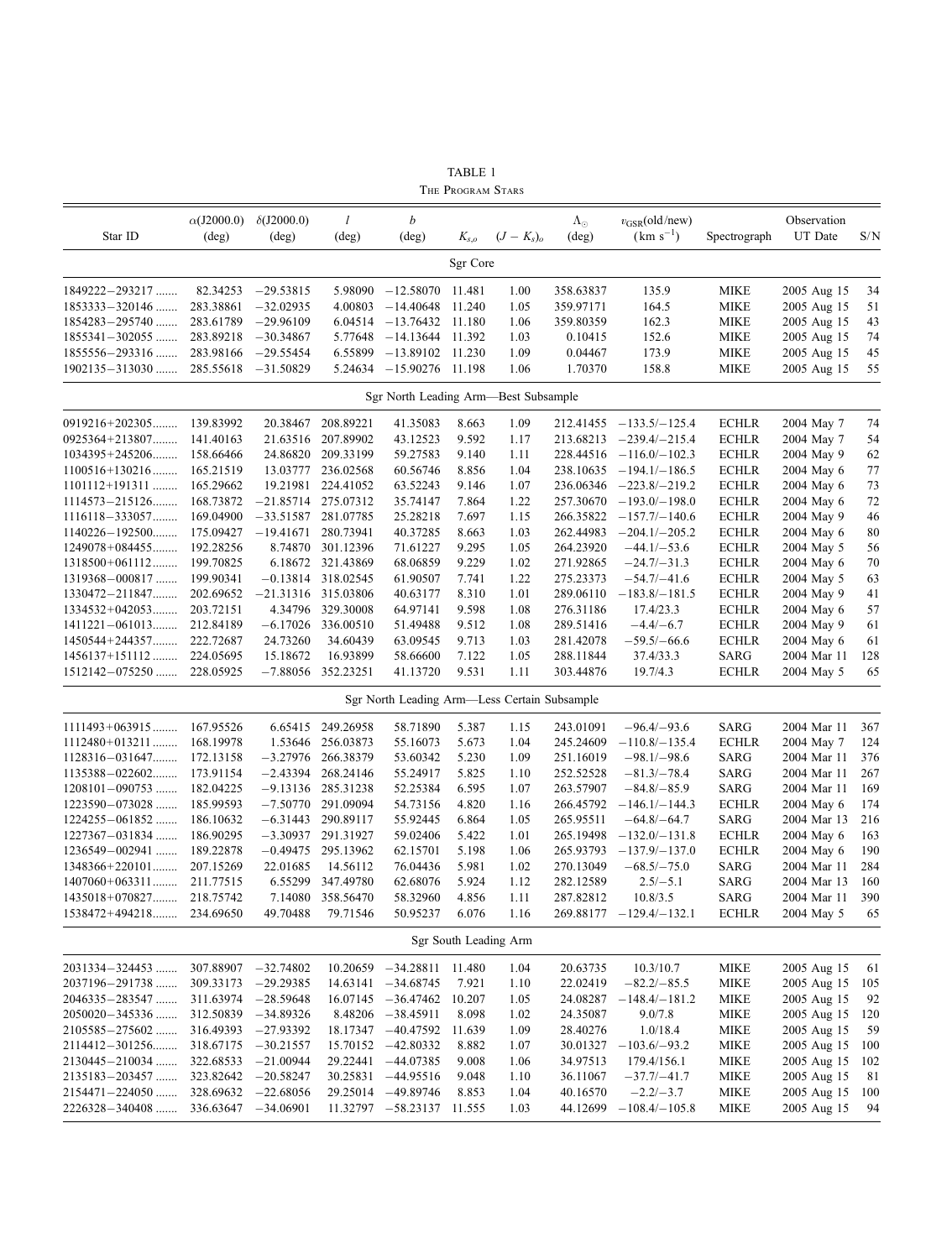| Star ID            | $\alpha$ (J2000.0)<br>$(\text{deg})$ | $\delta$ (J2000.0)<br>$(\text{deg})$ | $(\text{deg})$ | b<br>$(\text{deg})$ | $K_{s,o}$ | $K_{s})_{\alpha}$<br>$(J -$ | $\Lambda_{\odot}$<br>$(\text{deg})$ | $v_{\text{GSR}}\text{(old/new)}$<br>$(km s^{-1})$ | Spectrograph | Observation<br>UT Date | S/N |
|--------------------|--------------------------------------|--------------------------------------|----------------|---------------------|-----------|-----------------------------|-------------------------------------|---------------------------------------------------|--------------|------------------------|-----|
|                    |                                      |                                      |                |                     | NGC Group |                             |                                     |                                                   |              |                        |     |
| $1033045+491604$   | 158.26884                            | 49.26776                             | 163.71259      | 55.44803            | 8.651     | 1.04                        | 220.70378                           | 148.4/135.1                                       | <b>ECHLR</b> | 2004 May 7             | 68  |
| $1041479 + 294917$ | 160.44971                            | 29.82131                             | 199.78569      | 61.47697            | 8.184     | 1.04                        | 228.48373                           | 44.9/49.0                                         | SARG         | 2004 Mar 12            | 110 |
| $1051302+004400$   | 162.87578                            | 0.73320                              | 250.43880      | 50.95489            | 8.287     | 1.03                        | 240.24094                           | 28.0/28.6                                         | SARG         | 2004 Mar 12            | 111 |
| $1115376+000800$   | 168.90674                            | 0.13346                              | 258.53650      | 54.52830            | 8.248     | 1.04                        | 246.51361                           | 67.1/67.7                                         | SARG         | 2004 Mar 12            | 115 |
| $1214190+071358$   | 183.57918                            | 7.23277                              | 277.36386      | 68.24208            | 9.424     | 1.07                        | 257.24124                           | 283.6/293.5                                       | <b>ECHLR</b> | 2004 May 7             | 72  |
| $1257013+260046$   | 194.25543                            | 26.01271                             | 351.46259      | 88.32569            | 9.648     | 1.07                        | 257.56802                           | 106.8/104.1                                       | <b>ECHLR</b> | 2004 May 7             | 58  |
| $1343047+221636$   | 205.76953                            | 22.27674                             | 13.26046       | 77.31685            | 9.124     | 1.06                        | 268.85614                           | 153.1/144.1                                       | <b>ECHLR</b> | 2004 May 7             | 62  |
| $1412161+294303$   | 213.06714                            | 29.71751                             | 45.98463       | 72.06431            | 6.748     | 1.04                        | 270.46027                           | 92.0/90.0                                         | <b>ECHLR</b> | 2004 May 7             | 68  |
| $1424425 + 414932$ | 216.17723                            | 41.82551                             | 76.59016       | 65.93918            | 5.833     | 1.09                        | 264.46732                           | 75.6/73.9                                         | <b>ECHLR</b> | 2004 May 7             | 112 |
| $1429456 + 230043$ | 217.44019                            | 23.01201                             | 27.89475       | 67.39621            | 9.110     | 1.05                        | 278.04666                           | 236.0/229.7                                       | <b>ECHLR</b> | 2004 May 7             | 53  |
| $1513011+222640$   | 228.25456                            | 22.44434                             | 32.52866       | 57.63240            | 7.340     | 1.08                        | 287.53125                           | 226.0/226.6                                       | <b>ECHLR</b> | 2004 May 7             | 62  |
| $1536502 + 580017$ | 234.20917                            | 58.00484                             | 91.53002       | 47.79223            | 8.577     | 1.06                        | 258.52972                           | 78.5/79.3                                         | <b>ECHLR</b> | 2004 May 6             | 61  |
| $1545189 + 291310$ | 236.32875                            | 29.21942                             | 46.56559       | 51.84183            | 8.922     | 1.01                        | 290.08469                           | 113.8/108.0                                       | <b>ECHLR</b> | 2004 May 7             | 65  |

TABLE 1—Continued

the Sgr orbital plane longitude  $(\Lambda_{\odot})$ , the velocity in the Galactic standard of rest  $(v_{\text{GSR}})$ , and the spectrograph with which each target was observed and on what date. For most stars in Table 1 we give two velocities: The first is from the medium-resolution spectroscopic campaign described above  $(\S 3.1)$ , which has typical velocity uncertainties of about  $5-15$  km s<sup>-1</sup>; these are the velocities that were used in the selection of the present spectroscopic samples and that are shown in Figure 2. The second  $v_{\text{GSR}}$  values were derived from the new echelle resolution spectra by cross-correlating the echelle order that we use for the chemical analyses (presented below) against that same order for several radial velocity standard stars taken from the Astronomical Almanac. The estimated velocity errors for the echelle data are  $1.6 \text{ km s}^{-1}$  for the MIKE spectra,  $0.6$  km s<sup>-1</sup> for the KPNO spectra, and 0.2 km s<sup>-1</sup> for the SARG spectra. As may be seen, the echelle and medium-resolution velocities track each other well, with a dispersion in their difference of 7.3 km  $s^{-1}$ , which is consistent with the uncertainties in the medium-resolution spectra. In the case of the Sgr core stars we only have velocities derived from the new, echelle spectra. Table 1 also gives the signal-to-noise ratio  $(S/N)$  of each spectrum; these were in the ranges  $\sim$ 40–190 for the Mayall,  $\sim$ 110–390 for the TNG, and  $\sim$ 35-120 for the MIKE data. The S/N was determined using the total photoelectron count level at  $7490 \text{ Å}$ .

#### 4. IRON ABUNDANCE ANALYSIS

#### 4.1. Data Reduction and Equivalent Width Measurements

To convert our two-dimensional echelle images into fully calibrated one-dimensional spectra, we used the basic echelle spectra reduction routines in the Image Reduction and Analysis Facility ( IRAF).13 This process included overscan and bias correction, scattered light subtraction, flattening of the spectra by division of normalized quartz lamp exposures, extraction of the echelle orders, wavelength calibration using paired exposures of either a thorium (SARG spectra) or a thorium-argon discharge tube (KPNO and MIKE spectra) taken at the same telescope position as each target observation, and spectrum continuum fitting.

For the present analysis we focused on 11 unblended Fe i lines (listed in Table 2) found in a particular part of the spectrum previously explored by Smith & Lambert (1985, 1986, 1990; hereafter collectively S&L) in their spectroscopic exploration of M giants (see  $\S$  4.3). We used the IRAF task splot to measure interactively the equivalent widths (EWs) of these lines, which typically spanned one echelle order.

Because three different instruments (with three different resolutions; see examples of spectra from each instrument in Fig. 3) were used to collect the spectra, the possibility that the EWs might suffer from significant systematic differences was investigated. In Figure 4 we compare the measured EWs of Fe i lines in very high S/N spectra of Arcturus (the one star we have observed on all three systems) taken on each the SARG, KPNO, and MIKE spectrographs. The EWs for the three different spectrographs agree reasonably well. Only slight offsets of EW(Mayall )  $EW(SARG) = 11.0 \pm 10.7$  mÅ and  $EW(MIKE) - EW(SARG) =$  $4.9 \pm 3.8$  mÅ were found; because of the sizes of the uncertainties on these offsets compared to their measured values, we elected not to apply any corrections between spectrographs. However, if real, the level of these offsets in terms of an [Fe/H] value is +0.09 dex and +0.04 dex, respectively, offsets about those size of the estimated random [Fe/H] errors (see below).

The final measured EWs of the Fe i lines for each of the Sgr spectra are given in Table 3. We also include there the EWs measured for Arcturus from spectra taken on the three different instruments used to make Figure 4, as well as for several standard stars we analyze next.

TABLE 2 Selected Iron Lines

| Ion  | λ<br>$\rm(\AA)$ | X<br>(eV) | gf            |
|------|-----------------|-----------|---------------|
| Fe т | 7443.018        | 4.186     | $1.778E - 02$ |
|      | 7447.384        | 4.956     | $9.752E - 02$ |
|      | 7461.521        | 2.559     | $2.951E - 04$ |
|      | 7498.530        | 4.143     | $6.457E - 03$ |
|      | 7507.261        | 4.415     | $1.067E - 01$ |
|      | 7511.015        | 4.178     | $1.538E + 00$ |
|      | 7531.141        | 4.371     | $4.018E - 01$ |
|      | 7540.430        | 2.728     | $1.514E - 04$ |
|      | 7547.910        | 5.100     | $7.129E - 02$ |
|      | 7568.894        | 4.283     | $1.507E - 01$ |
|      | 7583.787        | 3.018     | $1.380E - 02$ |
|      |                 |           |               |

<sup>&</sup>lt;sup>13</sup> IRAF is distributed by the National Optical Astronomy Observatory, which is operated by the Association of Universities for Research in Astronomy (AURA), Inc., under cooperative agreement with the National Science Foundation.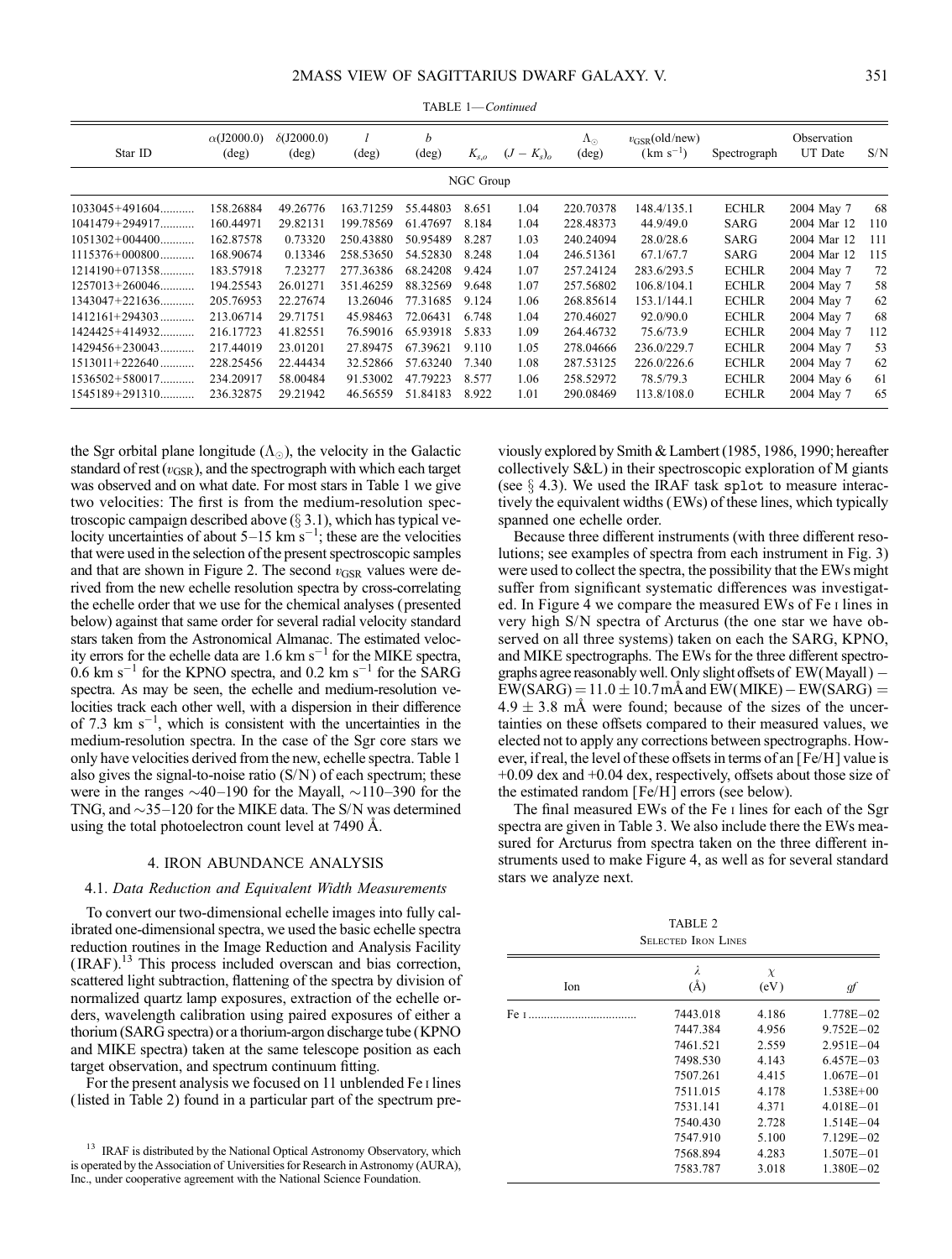

Fig. 3.—Sample spectra of three M giants from the three different spectrographs used in this study. Three sample iron lines are identified in the figure. [See the electronic edition of the Journal for a color version of this figure.]

## 4.2. Determining the Effective Temperatures, Surface Gravities, and Iron Abundances

A detailed abundance analysis from spectra requires as input parameters the stellar effective temperature  $T_{\text{eff}}$ , surface gravity (usually parameterized as  $log g$ ), and metallicity. The first parameter,  $T_{\text{eff}}$ , has been determined using the dereddened 2MASS  $(J - K<sub>s</sub>)$  colors and the Houdashelt et al. (2000) color-temperature calibration.<sup>14</sup> In the following analysis, the effective temperature is used in combination with stellar isochrones (Girardi et al. 2000; Demarque et al. 2004, hereafter  $Y^2$ ) to constrain the stellar surface gravity.

For a given population age and metallicity, a single isochrone defines a nearly unique curve in a  $T_{\text{eff}}$  -log g plane, so that a given effective temperature defines a  $\log g$  value. Red giants can either be first ascent red giant branch (RGB) stars or asymptotic giant branch (AGB) stars, and these two separate phases of stellar evolution define slightly different  $T_{\text{eff}}$ -log g tracks. However, the log g differences for a given  $T_{\text{eff}}$  are quite small in older stellar populations. This is particularly true for red giants with M-star temperatures ( $T_{\text{eff}} \leq 4000 \text{ K}$ ), where the RGB and AGB almost coincide in the  $T_{\text{eff}}$ -log g diagram (and where differences between the RGB and AGB are measured in hundredths of a dex in  $log g$ ).

In principle, then, the effective temperature in an old red giant defines its log g. The two other primary variables that define the  $T_{\text{eff}}$  -log g curve are age and metallicity. All of the potential Sgr populations are ''old,'' which here translates to ages greater than about 3 Gyr. For a specific metallicity, the difference between a 3 and a 10 Gyr isochrone in a  $T_{\text{eff}}$ -log g plane is not large (about 0.1 dex in log g at  $T_{\text{eff}} = 3800 \text{ K}$ ). This is due to the small difference in mass between a 3 Gyr red giant ( $M \sim 1.4 M_{\odot}$ ) and a 10 Gyr one ( $M \sim 1.0 M_{\odot}$ ). Once a population is older than a few gigayears, the exact age becomes relatively unimportant in defining log g. Metallicity, on the other hand, does have a significant effect on the derived  $\log g$  for a given effective temperature in an old red giant. This effect is incorporated into the abundance anal-



FIG. 4.—Comparison of Fe I line EWs among the Mayall, SARG, and MIKE echelle spectra as measured in the star Arcturus. The mean offset between Mayall and SARG is  $11.00 \pm 10.65$  and  $4.91 \pm 3.76$  mÅ between MIKE and SARG. [See the electronic edition of the Journal for a color version of this figure.]

ysis here via an iterative scheme matching the isochrone used to define  $\log g$  to the iron abundance then derived with that particular isochrone. Sample Fe i lines are used along with the photometric  $T_{\text{eff}}$  and an initial estimate of log g from an isochrone of a given metallicity to derive [Fe/H]. If this value of [Fe/H ] does not match the adopted isochrone metallicity, a new isochrone is selected and the process is repeated until there is agreement between isochrone and derived spectroscopic stellar metallicity.

The Fe I lines used to determine the iron abundance and final isochrone metallicity (and thus the final log  $g$ ) are listed in Table 2, along with the excitation potentials and  $gf$ -values. The Fe i  $gf$ values in Table 2 were determined by measuring these Fe i EWs in the solar flux atlas of Kurucz et al. (1984) and varying the  $qf$ -values for each line in order to match the solar iron abundance of  $A$ (Fe) = 7.45 (Asplund et al. 2005). The analysis here used the LTE code MOOG (Sneden 1973) combined with a Kurucz ATLAS9 (1994) solar model, with  $T_{\text{eff}} = 5777$  K, log  $g = 4.438$ , and a microturbulent velocity,  $\xi = 1.0 \text{ km s}^{-1}$ .

A comparison of the Fe  $\iota$  gf-values derived in this way with those given for these same lines in the Kurucz  $&$  Bell (1995) line list yields a difference of  $\Delta$ log  $gf = +0.14 \pm 0.15$ . This is a small offset between these two  $gf$ -value scales, with a small dispersion comparable to the measured line-to-line variations found when the program stars were analyzed.

The model atmospheres adopted in the analysis were generated by interpolation from the Kurucz (1994) grids.<sup>15</sup> In our iterative scheme, we also must assume an initial metallicity for the model atmosphere. Both this and the isochrone used to estimate  $\log g$  are iterated until the derived iron abundance of the stars agrees with the metallicity of the model atmosphere and the metallicity of the adopted isochrone.

# 4.3. An Analysis of Nearby ''Standard'' M Giants

The abundance analysis method described in the previous section can be tested on nearby, well-studied M giants with physical properties that bracket approximately those of the program Sgr stream red giants. Included in the observed data set for this program are three nearby M giants ( $\beta$  And,  $\rho$  Per, and  $\beta$  Peg) that were analyzed in a series of papers by S&L. S&L focused their studies

<sup>&</sup>lt;sup>14</sup> Houdashelt et al. (2000) work in the CIT near-infrared filter system, whereas our Sgr star photometry is in the 2MASS system. We adopted the Carpenter (2001) transformation equations to convert the 2MASS colors to the CIT system. <sup>15</sup> From http://kurucz.harvard.edu/grids.html.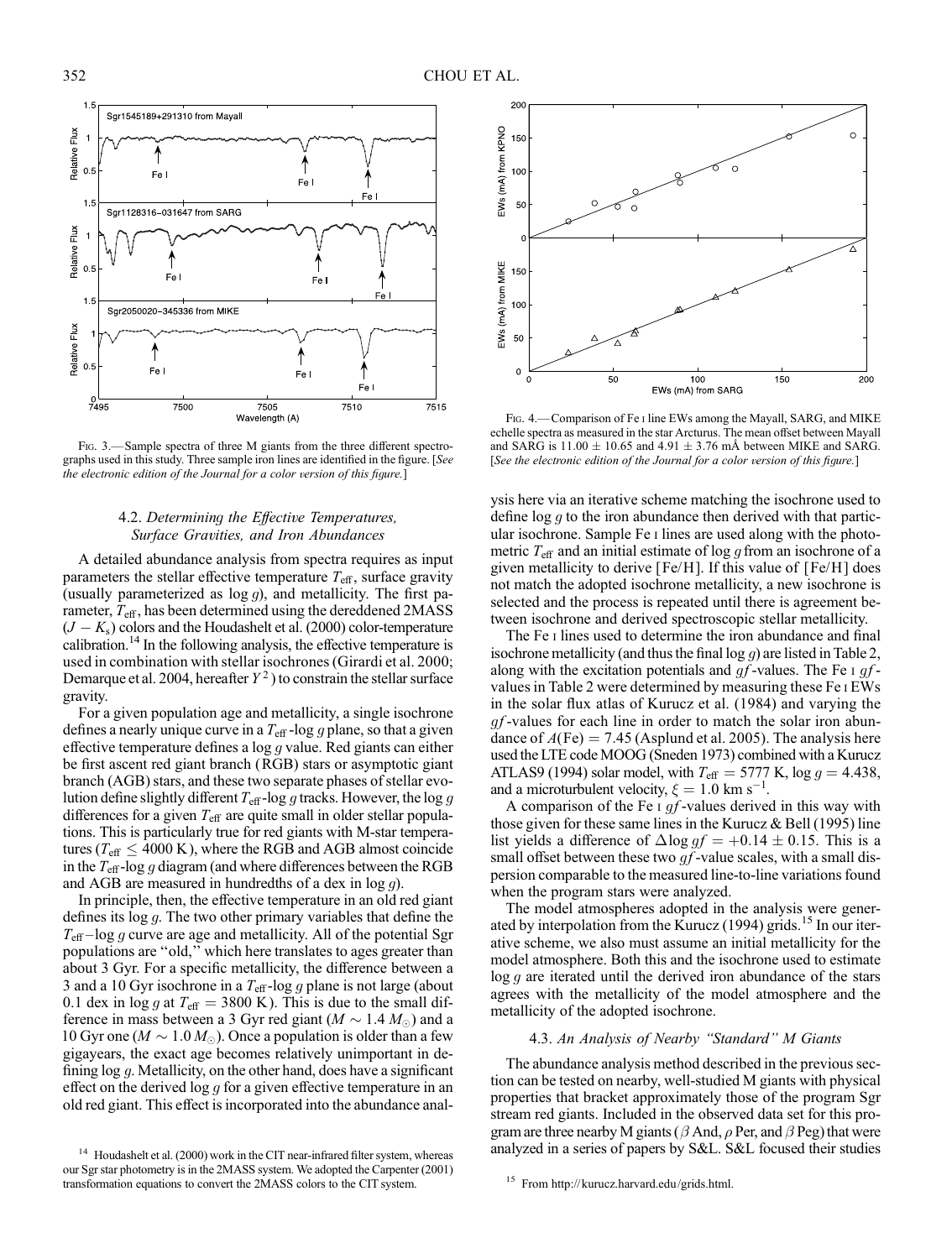|                                               | Å<br>7583.787 |          |                                                      |       |          | $\ddot{\cdot}$ |                      |               |                                      | 150.1 | 141.5                | 142.2          | 129.8        | 176.2            | 132.0                | 128.8<br>145.2                              |                | 154.3 | 162.3 | 162.3          | 154.2<br>156.9       |                | 157.0          | 144.8 | 160.7               | 129.8   |                                              | 155.8 | 155.3          | 172.3                | 153.7          | 159.9                      | 148.2    | 167.5    | 161.9          | 150.5                                | 154.1 | 154.2                | 153.0 | 136.5                |
|-----------------------------------------------|---------------|----------|------------------------------------------------------|-------|----------|----------------|----------------------|---------------|--------------------------------------|-------|----------------------|----------------|--------------|------------------|----------------------|---------------------------------------------|----------------|-------|-------|----------------|----------------------|----------------|----------------|-------|---------------------|---------|----------------------------------------------|-------|----------------|----------------------|----------------|----------------------------|----------|----------|----------------|--------------------------------------|-------|----------------------|-------|----------------------|
|                                               | 7568.894 Å    |          |                                                      | ÷     | ÷        | ÷              | ÷                    | ÷             |                                      | 92.3  | 102.4                | 96.6           | 88.9         | 116.7            | 85.9                 | 77.3<br>97.2                                |                | 99.0  | 98.6  | 98.6           | $\frac{96.1}{100.8}$ |                | 103.5          | 94.8  | 103.3               | 79.4    |                                              | 100.0 | 117.7          | 113.8                | 104.7          | 102.7                      | 95.3     | 110.9    | 109.2          | 101.4                                | 95.7  | 100.9                |       | $\frac{103.8}{76.8}$ |
|                                               | 7547.910 Å    |          | $38.0$<br>$35.4$                                     |       |          |                | 46.4<br>39.6<br>17.3 |               |                                      | 22.6  | 30.5                 | 23.0           | 16.4         | 36.9             | 19.5                 | $11.9$<br>32.7                              |                | 26.0  | 21.3  |                | $15.0$<br>$25.3$     |                | 29.9           | 17.9  | 18.5                |         |                                              | 25.2  | 29.7           |                      |                | $36.2$<br>$31.3$<br>$18.2$ | $19.8\,$ | 26.8     | 30.0           | 31.1                                 | 23.2  | 18.2                 |       | 19.4                 |
|                                               | 7540.430 Å    |          | $\begin{array}{c} 100.1 \\ 94.3 \\ 81.4 \end{array}$ |       |          | 91.7           | 97.5                 |               |                                      | 69.1  | 69.0                 | 69.9           | 50.7         | 90.3             | 60.0                 | 46.6                                        | 72.2           | 69.0  | 60.5  | 69.4           | 52.6                 |                | 72.8           | 66.1  | 60.8                | $-49.1$ |                                              | 73.1  | 66.0           | 81.3<br>75.3<br>61.2 |                |                            | 62.1     | 68.0     | 69.7           | 71.2                                 | 58.6  | 63.2                 |       | 63.5                 |
|                                               | 7531.141 Å    |          | 170.5                                                | 154.7 | 177.6    | 159.7          | 169.0                | 85.5          |                                      | 13.5  | 113.5                | 114.3          | 99.9         | 123.1            | 101.7                | 84.8<br>109.2                               |                | 116.6 | 124.5 | 107.9          | 111.9                | 110.0          | 119.0          | 104.0 | 109.8<br>95.8       |         |                                              | 126.0 | 126.2<br>129.2 |                      | 114.0          | 114.8                      | 104.9    | 116.7    | 133.1          | 116.1                                | 110.3 | 121.3                | 07.7  |                      |
|                                               | ⋖<br>7511.015 |          | 247.7                                                | 263.1 | 269.2    | 204.8          | 242.2                | 126.6         |                                      | 166.8 | 166.6                | 167.3          | 153.8        | 184.1            | 144.6                | 137.2                                       | 166.1<br>175.3 |       | 169.4 | 169.4          | 171.7                | 1.891          | 173.0          | .66.1 | $\frac{70.7}{70.7}$ |         |                                              | 168.7 | 192.4          | 195.5                | 169.5          | 179.1                      | 164.6    | 182.2    | 192.1<br>179.8 |                                      | 168.6 | 174.7                |       | 171.0                |
| FE I EQUIVALENT-WIDTH MEASUREMENTS<br>TABLE 3 | 7507.261 Å    | Sgr Core |                                                      | 114.5 | Ť,       | 121.2          | $\frac{1}{2}$        | $\frac{1}{2}$ | Sgr North Leading Arm-Best Subsample |       | 80.5<br>77.5<br>77.1 |                | 66.1         | 100.2            | 63.7                 | $\begin{array}{c} 57.6 \\ 78.8 \end{array}$ |                | 79.5  | 84.7  | 84.7           | 75.8                 | 84.1           | 86.6           | 79.0  | 83.2                | 66.6    | Sgr North Leading Arm-Less Certain Subsample |       | 89.0<br>99.0   | 102.1                | 83.0           | 84.8                       | 75.7     | 91.2     | 97.9           | 91.6                                 | 83.7  | 76.8                 |       | 70.1                 |
|                                               | 7498.530 Å    |          | 71.0                                                 | 69.2  | 43.9     | 64.7           | 69.8                 | 26.7          |                                      | 44.5  | 44.5                 |                | 34.4<br>35.1 | $54.3$<br>$27.8$ |                      | 22.5                                        | 46.0           | 47.4  | 44.5  | 44.5           | 35.6                 | 40.2           | 39.8           | 27.9  | 44.0                | 29.4    |                                              | 40.6  | 53.2<br>57.9   |                      | 54.7           | 40.7                       |          |          |                | 8.5<br>8.0 5.7<br>8.9 5.8<br>8.9 7.4 |       | 33.7<br>36.5<br>27.6 |       |                      |
|                                               | 7461.521 Å    |          | 131.4                                                | 137.2 | 148.5    | 132.1          | 139.9                | 83.2          |                                      | 99.7  | 99.8                 | 95.7           | 83.7         | 115.8            | 87.1<br>80.2<br>97.4 |                                             |                | 106.2 | 97.2  | 112.6          | 98.6                 |                | 106.2          | 87.6  | 105.4               | 87.8    |                                              | 113.5 | 104.7          | 118.8                | 101.5          | 109.2                      | 99.1     | 114.9    | 108.8          | 106.5                                | 103.1 | 103.8                | 98.8  | 86.6                 |
|                                               | 7447.384 Å    |          | 68.4                                                 | 61.9  | 39.5     | 63.1           | 61.4                 | 29.5          |                                      | 37.5  |                      | 43.9           | 30.7         | 59.7             | $\vdots$             | 23.9                                        | 48.6           | 49.5  | 48.3  | 38.7           | 39.0                 | 40.7           | 46.5           | 27.2  | 32.3                | 31.5    |                                              | 32.1  | 54.1           | 51.7                 | 52.5           | 32.2                       | 41.3     | 47.8     | 47.2           | 54.0                                 | 38.4  |                      | 39.6  | 24.3                 |
|                                               | 7443.018 Å    |          | 101.6                                                | 95.7  | $62.6\,$ | 90.5           | 89.2                 | 35.8          |                                      | 67.3  | 60.2                 | 62.7           | 46.9         | 81.9             | 48.9                 | 41.9                                        | 59.4           | 51.9  | 56.2  | 56.2           | 47.3                 | 58.5           | 56.9           | 50.3  | 52.8                | 52.2    |                                              | 55.0  | 75.7           | 74.0                 | $\vdots$       | ÷                          | 53.9     | $\vdots$ | 74.4           | 60.5                                 | 64.1  | 68.1                 | 49.9  | 39.1                 |
|                                               | Star ID       |          |                                                      |       |          | 855341-302055  | 855556-293316        |               |                                      |       |                      | 1034395+245206 |              |                  |                      |                                             | 140226-192500  |       |       | 1319368-000817 |                      | 1334532+042053 | 1411221-061013 |       |                     |         |                                              |       |                |                      | 1135388-022602 | 1208101-090753             |          |          |                | 1236549-002941                       |       |                      |       |                      |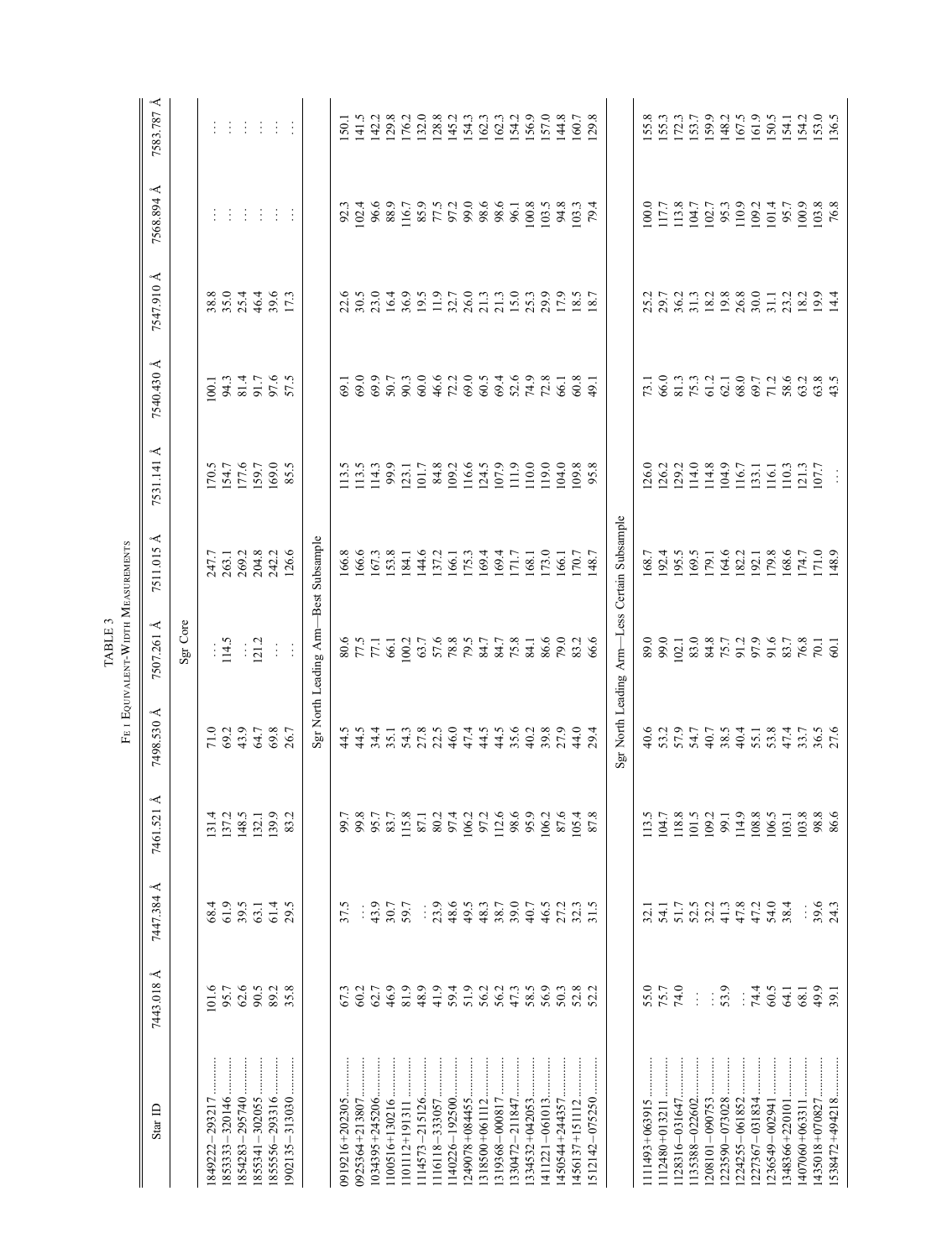|                    |                      |                                             |                |                                                                         | $-Continued$<br>TABLE 3-                                                       |                                                                                                                                |                                                                                                                                                                                                                                                                                                               |                     |                                                                                                                                                                                                                                |                                                                                                                                                                                                                                                                                                     |                                                                                                                    |
|--------------------|----------------------|---------------------------------------------|----------------|-------------------------------------------------------------------------|--------------------------------------------------------------------------------|--------------------------------------------------------------------------------------------------------------------------------|---------------------------------------------------------------------------------------------------------------------------------------------------------------------------------------------------------------------------------------------------------------------------------------------------------------|---------------------|--------------------------------------------------------------------------------------------------------------------------------------------------------------------------------------------------------------------------------|-----------------------------------------------------------------------------------------------------------------------------------------------------------------------------------------------------------------------------------------------------------------------------------------------------|--------------------------------------------------------------------------------------------------------------------|
| Star ID            | 7443.018 Å           | 7447.384 Å                                  | 7461.521 Å     | 7498.530 Å                                                              | 7507.261 Å                                                                     | 7511.015 Å                                                                                                                     | 7531.141 Å                                                                                                                                                                                                                                                                                                    | 7540.430 Å          | 7547.910 Å                                                                                                                                                                                                                     | 7568.894 Å                                                                                                                                                                                                                                                                                          | 7583.787 Å                                                                                                         |
|                    |                      |                                             |                |                                                                         | Sgr South Leading Arm                                                          |                                                                                                                                |                                                                                                                                                                                                                                                                                                               |                     |                                                                                                                                                                                                                                |                                                                                                                                                                                                                                                                                                     |                                                                                                                    |
| 2031334-324453     | $-11$                | 26.6                                        | 92.5           |                                                                         |                                                                                |                                                                                                                                |                                                                                                                                                                                                                                                                                                               |                     |                                                                                                                                                                                                                                |                                                                                                                                                                                                                                                                                                     |                                                                                                                    |
|                    | 83.4                 | 48.6                                        | 131.1          |                                                                         |                                                                                |                                                                                                                                |                                                                                                                                                                                                                                                                                                               |                     |                                                                                                                                                                                                                                |                                                                                                                                                                                                                                                                                                     | $\ddot{\cdot}$                                                                                                     |
| 2046335-283547     |                      | 24.6                                        | 104.4          |                                                                         |                                                                                |                                                                                                                                |                                                                                                                                                                                                                                                                                                               |                     |                                                                                                                                                                                                                                |                                                                                                                                                                                                                                                                                                     | ÷                                                                                                                  |
| 2050020-345336     | 52.3<br>58.3<br>54.8 |                                             |                | 8<br>8<br>8<br>8<br>8<br>8<br>8<br>8<br>8<br>8<br>8<br>8<br>8<br>8<br>8 | $72.4$ $70.78$ $70.78$ $70.78$ $70.78$ $70.78$ $70.78$ $70.78$ $70.78$ $70.78$ |                                                                                                                                | $\begin{array}{c} \\ 157.2 \\ 119.8 \\ 112.5 \\ 117.6 \\ 114.9 \\ \end{array}$                                                                                                                                                                                                                                |                     | $: 7.3$ $: 7.3$ $: 7.4$ $: 7.5$ $: 7.5$ $: 7.5$ $: 7.5$ $: 7.5$ $: 7.5$ $: 7.5$ $: 7.5$ $: 7.5$ $: 7.5$ $: 7.5$ $: 7.5$ $: 7.5$ $: 7.5$ $: 7.5$ $: 7.5$ $: 7.5$ $: 7.5$ $: 7.5$ $: 7.5$ $: 7.5$ $: 7.5$ $: 7.5$ $: 7.5$ $: 7.$ | $\begin{array}{l} 109.7 \\ 132.7 \\ 107.3 \\ 112.9 \\ 108.4 \\ 106.5 \\ 100.3 \\ 119.3 \\ 119.3 \\ 119.3 \\ 119.3 \\ 119.3 \\ 119.3 \\ 119.3 \\ 119.3 \\ 119.3 \\ 119.3 \\ 119.3 \\ 119.3 \\ 129.3 \\ 139.3 \\ 149.3 \\ 159.3 \\ 160.3 \\ 179.3 \\ 189.3 \\ 199.3 \\ 199.3 \\ 199.3 \\ 199.3 \\ 19$ | ÷                                                                                                                  |
|                    |                      |                                             | 99.2<br>116.2  |                                                                         |                                                                                |                                                                                                                                |                                                                                                                                                                                                                                                                                                               |                     |                                                                                                                                                                                                                                |                                                                                                                                                                                                                                                                                                     | ÷                                                                                                                  |
|                    | 46.4                 | $36.0$<br>$36.0$<br>$34.8$                  | 91.8           |                                                                         |                                                                                |                                                                                                                                |                                                                                                                                                                                                                                                                                                               |                     |                                                                                                                                                                                                                                |                                                                                                                                                                                                                                                                                                     | ÷                                                                                                                  |
| 2130445-210034     | 37.2                 | 26.3                                        | 112.0          |                                                                         |                                                                                |                                                                                                                                |                                                                                                                                                                                                                                                                                                               |                     |                                                                                                                                                                                                                                |                                                                                                                                                                                                                                                                                                     | ÷                                                                                                                  |
| 2135183-203457     | $\ddot{\cdot}$       |                                             | 122.0          | 24.0<br>59.7<br>42.7                                                    |                                                                                |                                                                                                                                | $123.9$<br>$142.6$<br>$138.6$<br>$101.0$                                                                                                                                                                                                                                                                      |                     |                                                                                                                                                                                                                                |                                                                                                                                                                                                                                                                                                     | ÷                                                                                                                  |
| 2154471-224050     | 60.2                 | $\frac{38.3}{ }$                            | 116.7          |                                                                         |                                                                                |                                                                                                                                |                                                                                                                                                                                                                                                                                                               |                     |                                                                                                                                                                                                                                |                                                                                                                                                                                                                                                                                                     | ÷                                                                                                                  |
| 2226328-340408     | 39.3                 | 19.0                                        | 82.3           |                                                                         |                                                                                |                                                                                                                                |                                                                                                                                                                                                                                                                                                               |                     |                                                                                                                                                                                                                                |                                                                                                                                                                                                                                                                                                     |                                                                                                                    |
|                    |                      |                                             |                |                                                                         | NGC Group                                                                      |                                                                                                                                |                                                                                                                                                                                                                                                                                                               |                     |                                                                                                                                                                                                                                |                                                                                                                                                                                                                                                                                                     |                                                                                                                    |
| $1033045 + 491604$ | 59.9                 | 38.2                                        | 99.2           | $rac{4}{4}$                                                             |                                                                                |                                                                                                                                |                                                                                                                                                                                                                                                                                                               |                     |                                                                                                                                                                                                                                |                                                                                                                                                                                                                                                                                                     |                                                                                                                    |
|                    | 45.3                 | 31.1                                        | $\,84.6$       |                                                                         |                                                                                |                                                                                                                                |                                                                                                                                                                                                                                                                                                               | 56.7<br>40.0        |                                                                                                                                                                                                                                |                                                                                                                                                                                                                                                                                                     |                                                                                                                    |
| $051302 + 004400.$ | 34.8                 |                                             | 80.9           |                                                                         |                                                                                |                                                                                                                                |                                                                                                                                                                                                                                                                                                               |                     |                                                                                                                                                                                                                                |                                                                                                                                                                                                                                                                                                     |                                                                                                                    |
| 1115376+000800     | 57.9                 | 20.4<br>35.8                                | 96.4           |                                                                         |                                                                                |                                                                                                                                |                                                                                                                                                                                                                                                                                                               |                     |                                                                                                                                                                                                                                |                                                                                                                                                                                                                                                                                                     | 153.1<br>133.1<br>147.3<br>147.3                                                                                   |
| 1214190+071358     | 50.9                 | 24.4                                        | 90.2           |                                                                         |                                                                                |                                                                                                                                |                                                                                                                                                                                                                                                                                                               |                     |                                                                                                                                                                                                                                |                                                                                                                                                                                                                                                                                                     |                                                                                                                    |
| $1257013 + 260046$ | 63.8                 | 33.8                                        | 102.1          | r m 0 x x 6 m 0 x<br>G d m G d x d d d m<br>A d d m A m d d d m         |                                                                                | $\begin{array}{l} 178.8 \\ 151.7 \\ 151.7 \\ 175.9 \\ 168.7 \\ 100.0 \\ 171.0 \\ 191.0 \\ 111.5 \\ 182.6 \\ 182.6 \end{array}$ |                                                                                                                                                                                                                                                                                                               |                     |                                                                                                                                                                                                                                |                                                                                                                                                                                                                                                                                                     |                                                                                                                    |
| 1343047+221636.    | 61.7<br>75.4<br>71.3 | 35.0                                        | 112.3          |                                                                         |                                                                                |                                                                                                                                |                                                                                                                                                                                                                                                                                                               |                     |                                                                                                                                                                                                                                |                                                                                                                                                                                                                                                                                                     |                                                                                                                    |
| $1412161+294303$   |                      | 47.0                                        | 121.0          |                                                                         |                                                                                |                                                                                                                                |                                                                                                                                                                                                                                                                                                               |                     |                                                                                                                                                                                                                                |                                                                                                                                                                                                                                                                                                     |                                                                                                                    |
| $1424425 + 414932$ |                      | 39.4                                        | $105.9$        |                                                                         |                                                                                |                                                                                                                                |                                                                                                                                                                                                                                                                                                               |                     |                                                                                                                                                                                                                                |                                                                                                                                                                                                                                                                                                     |                                                                                                                    |
| 1429456+230043     |                      | 32.0                                        | 102.3          |                                                                         |                                                                                |                                                                                                                                | $\begin{array}{l} 13.3 \\ 13.8 \\ 9.8 \\ 18.2 \\ 19.3 \\ 15.4 \\ 19.5 \\ 11.5 \\ 12.6 \\ 15.7 \\ 15.4 \\ 15.5 \\ 15.5 \\ 16.0 \\ 16.0 \\ 16.0 \\ 16.0 \\ 16.0 \\ 16.0 \\ 17.4 \\ 18.7 \\ 15.4 \\ 16.0 \\ 16.0 \\ 16.0 \\ 17.4 \\ 18.0 \\ 19.0 \\ 19.0 \\ 19.0 \\ 19.0 \\ 19.0 \\ 19.0 \\ 19.0 \\ 19.0 \\ 19.$ | $.884945688888.$    |                                                                                                                                                                                                                                |                                                                                                                                                                                                                                                                                                     | $\begin{array}{r} \\ 167.7 \\ 190.9 \\ 171.7 \\ 174.1 \\ 174.1 \\ 174.0 \\ 174.0 \\ 196.0 \\ 144.6 \\ \end{array}$ |
| 1513011+222640     | 44.0                 | 36.3                                        | 85.3           | 0.0<br>0.24<br>0.4 A                                                    |                                                                                | 146.3                                                                                                                          |                                                                                                                                                                                                                                                                                                               |                     |                                                                                                                                                                                                                                | 88.8<br>103.3<br>97.0                                                                                                                                                                                                                                                                               |                                                                                                                    |
|                    | 65.0                 | 44.2                                        | 95.9           |                                                                         |                                                                                | 164.0<br>168.0                                                                                                                 |                                                                                                                                                                                                                                                                                                               |                     |                                                                                                                                                                                                                                |                                                                                                                                                                                                                                                                                                     |                                                                                                                    |
| 1545189+291310     | 50.9                 | 40.9                                        | 90.2           |                                                                         |                                                                                |                                                                                                                                |                                                                                                                                                                                                                                                                                                               |                     |                                                                                                                                                                                                                                |                                                                                                                                                                                                                                                                                                     |                                                                                                                    |
|                    |                      |                                             |                |                                                                         | Calibration Stars                                                              |                                                                                                                                |                                                                                                                                                                                                                                                                                                               |                     |                                                                                                                                                                                                                                |                                                                                                                                                                                                                                                                                                     |                                                                                                                    |
|                    | 63.2                 | 52.6                                        | 88.2           |                                                                         | 89.6                                                                           |                                                                                                                                |                                                                                                                                                                                                                                                                                                               | 62.4                |                                                                                                                                                                                                                                |                                                                                                                                                                                                                                                                                                     | 154.2                                                                                                              |
| Arcturus (KPNO)    | 69.3                 | 46.9                                        | 94.3           | 9<br>9<br>9<br>9<br>9<br>9<br>9                                         |                                                                                | 192.1<br>154.1<br>182.6                                                                                                        | 122.2<br>103.8<br>120.1                                                                                                                                                                                                                                                                                       | 44.7<br>55.9        |                                                                                                                                                                                                                                |                                                                                                                                                                                                                                                                                                     |                                                                                                                    |
| Arcturus (MIKE)    | 60.1                 | 41.5                                        | 90.9           |                                                                         |                                                                                |                                                                                                                                |                                                                                                                                                                                                                                                                                                               |                     | न ∞ न<br>२१ २ २<br>२१ २ २                                                                                                                                                                                                      | 110.7<br>105.1<br>110.5                                                                                                                                                                                                                                                                             |                                                                                                                    |
| $\alpha$ Tau       | Ť                    | $\begin{array}{c} 71.0 \\ 51.7 \end{array}$ |                |                                                                         |                                                                                |                                                                                                                                |                                                                                                                                                                                                                                                                                                               |                     |                                                                                                                                                                                                                                |                                                                                                                                                                                                                                                                                                     |                                                                                                                    |
|                    | 66.1                 |                                             | 119.3          |                                                                         |                                                                                |                                                                                                                                |                                                                                                                                                                                                                                                                                                               |                     |                                                                                                                                                                                                                                |                                                                                                                                                                                                                                                                                                     |                                                                                                                    |
|                    | 64.6<br>63.4         | 51.1                                        | 107.3<br>113.2 | $57.6$<br>50.6                                                          | $82.0$ $0.0$ $0.0$ $0.0$ $0.0$ $0.0$ $0.0$ $0.0$ $0.0$ $0.0$ $0.0$             | $\frac{205.2}{180.9}$                                                                                                          | $\frac{138.7}{103.0}$                                                                                                                                                                                                                                                                                         | $\frac{76.2}{71.7}$ | $\frac{36.0}{35.2}$                                                                                                                                                                                                            | $: 125.3$<br>112.8<br>105.5                                                                                                                                                                                                                                                                         | 152.4<br>151.9<br>175.0<br>184.7<br>148.0                                                                          |
|                    |                      |                                             |                |                                                                         |                                                                                |                                                                                                                                |                                                                                                                                                                                                                                                                                                               |                     |                                                                                                                                                                                                                                |                                                                                                                                                                                                                                                                                                     |                                                                                                                    |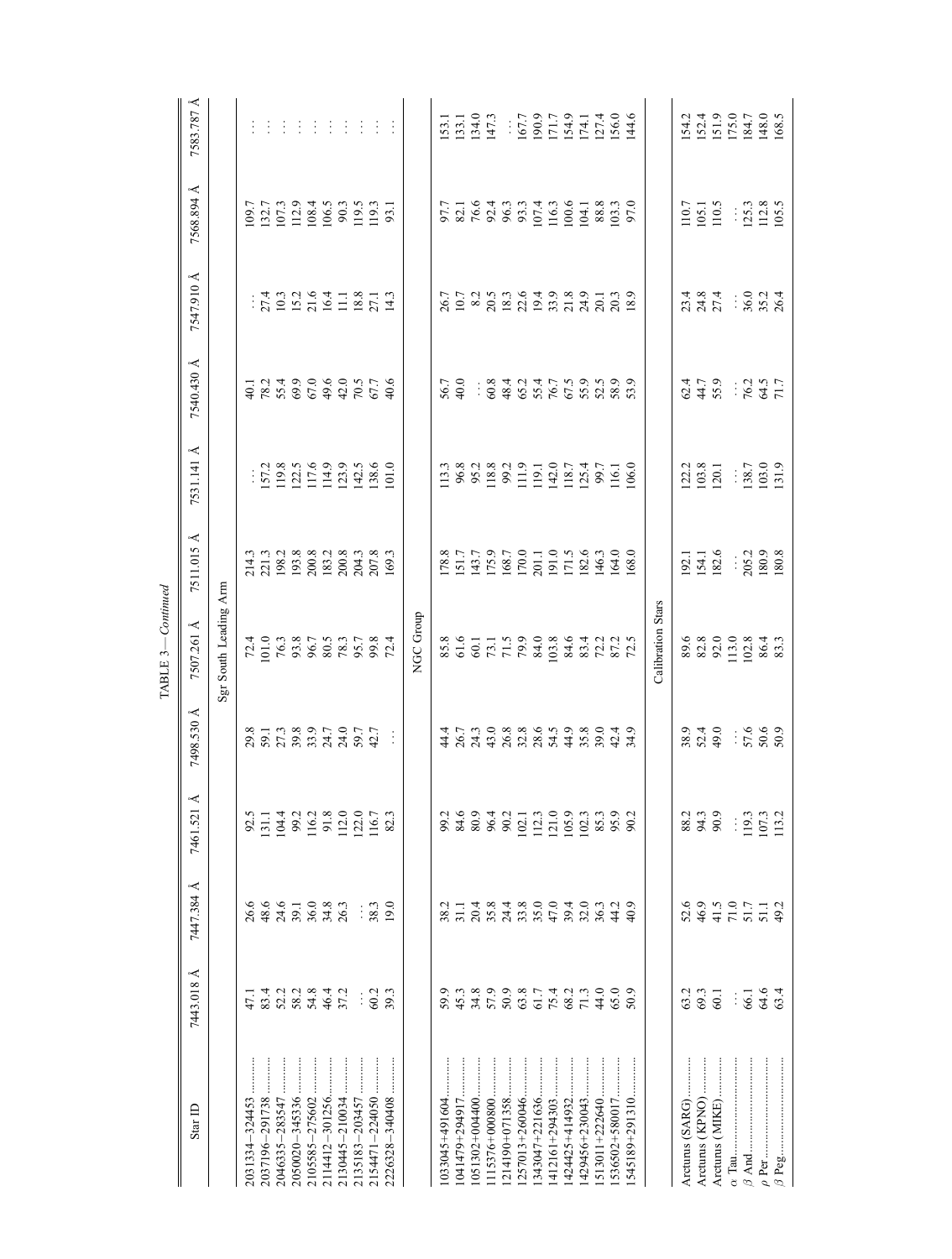| Star | $\pi$<br>(mas)                                                     | d<br>(pc)                                                   | $M_V$                                                                | $M_K$                                                                | $M_{\rm bol}$                                                        | $T_{\text{eff}}(V-K)$        | $T_{\text{eff}}(J-K)$        |
|------|--------------------------------------------------------------------|-------------------------------------------------------------|----------------------------------------------------------------------|----------------------------------------------------------------------|----------------------------------------------------------------------|------------------------------|------------------------------|
|      | $50.1 \pm 1.0$<br>$16.4 \pm 0.8$<br>$10.0 \pm 0.8$<br>$16.4 + 0.7$ | $20 \pm 0.4$<br>$61 \pm 3.0$<br>$100 \pm 8.0$<br>$61 + 2.6$ | $-0.74 + 0.05$<br>$-1.88 + 0.10$<br>$-1.58 + 0.17$<br>$-1.52 + 0.09$ | $-4.41 + 0.05$<br>$-5.74 + 0.10$<br>$-6.90 + 0.17$<br>$-6.15 + 0.09$ | $-1.82 + 0.07$<br>$-3.06 + 0.11$<br>$-4.00 + 0.18$<br>$-3.35 + 0.10$ | 3900<br>3800<br>3500<br>3600 | 3950<br>3850<br>3650<br>3750 |

TABLE 4 Bright Red Giant Standard Stars

on a narrow spectral window, near  $7440-7590 \text{ Å}$  for abundance determinations in M, MS, and S stars. This region is quite free from significant TiO blanketing down to temperatures of about  $T_{\text{eff}} =$ 3200-3300 K in giant stars, which allows for a straightforward abundance analysis. Smith & Lambert exploited this fact to explore nucleosynthesis in cool red giants on both the RGB and AGB. The same spectral region is used in this study for the Sgr stream M giants and the three bright M giants that were analyzed by S&L are analyzed here using the techniques described in  $\S$  4.2. Along with  $\beta$  And,  $\rho$  Per, and  $\beta$  Peg standard stars we include  $\alpha$  Tau, the K5 III giant used by S&L as their standard star.

As a first comparison of the spectra collected here with those from S&L, 11 Fe i lines, common to both studies, were measured in the three M giants and the mean difference in EWs is found to be EW(this study) – EW(S&L) =  $-6 \pm 7$  mÅ. This small offset is not significant, and the scatter is about what is expected given the overall S/N levels and spectral dispersions. Spectra from this study and those from S&L are of comparable S/N and resolution, and have expected EW uncertainties of about  $\pm 5$  mÅ. Differences between the two sets of measurements would then be expected to scatter around  $5 \times (2)^{1/2}$ , or  $\pm 7$  mÅ— i.e., close to what is found.

Stellar parameters were derived for  $\alpha$  Tau,  $\beta$  And,  $\rho$  Per, and  $\beta$  Peg, first using a method similar to that used by S&L, followed by the method used here for the Sgr stream stars  $(\S$  4.2) to see how these different methods compare in deriving  $T_{\text{eff}}$ , log g, and [Fe/H]. S&L used  $V - K$  colors to define  $T_{\text{eff}}$ , while they set the luminosity based on the Wilson (1976) calibration of the strength of the Ca  $\pi$  K-line with absolute visual magnitude  $(M_V)$ . Given luminosity and effective temperature, S&L then compared these observed values to stellar-model mass tracks to set  $\log g$  via the relation of  $g \propto (M \times L)/T_{\text{eff}}^4$ .

One significant difference between this particular S&L procedure and our modified use of it here concerns the estimate of the luminosities. The S&L studies predate the availability of Hipparcos parallaxes, which are now well measured for the four red giants under consideration. Table 4 lists the Hipparcos parallaxes for  $\alpha$  Tau,  $\beta$  And,  $\rho$  Per, and  $\beta$  Peg, as well as the resulting distances (and their respective uncertainties). These distances then provide the absolute  $V$  and  $K$  magnitudes also listed in the table (with the distance uncertainties considered). Both  $V$  and  $K$  bolometric corrections were applied to determine  $M_{bol}$  in Table 4, with the respective corrections differing by less than 0.05 in magnitude. Finally, effective temperatures from both a  $V - K$  calibration (Bessell et al. 1998) and the  $J - K$  calibration from Houdashelt et al. (2000) are listed in Table 4.<sup>16</sup>

Stellar luminosities for the four standard red giants are calculated by adopting  $M_{bol} = 4.74$  for the Sun and the values of  $log (L/L_{\odot})$  versus the mean  $T_{\text{eff}}$  (i.e., the average of the two de-

terminations in the previous paragraph) are plotted in the two panels of Figure 5. Also plotted in this figure are stellar model tracks from the Padua grid<sup>17</sup> for masses of  $M = 1.0, 1.5,$  and 2.0  $M_{\odot}$ . The top panel shows models with near-solar metallicity  $(Z = 0.019)$ , while the bottom panel has models with [M/H]  $\sim =$  $-0.4$  ( $Z = 0.008$ ). This figure illustrates the effect that metallicity has on estimates of gravity. At lower metallicities the model tracks indicate a lower mass for a given measured  $T_{\text{eff}}$  and log L. This effect is quantified in Table 5, where  $T_{\text{eff}}$  and log  $L/L_{\odot}$  are listed along with the estimated mass and resultant  $\log g$  for the two model metallicities plotted in Figure 5.

Given the effective temperatures and model mass (and thus  $log q$ ) as a function of metallicity, the Fe I EWs are used in an abundance analysis to achieve final agreement between derived

<sup>17</sup> At http://pleiadi.pd.astro.it.



Fig. 5.—Stellar luminosities vs. effective temperatures for the four standard red giants are calculated by assuming  $M_{bol} = 4.74$  for the Sun. Also plotted in this figure are stellar model tracks from the Padua grid for masses of  $M = 1.0, 1.5$ , and 2.0  $M_{\odot}$ . The top panel shows models with near-solar metallicity ( $Z = 0.019$ ), while the bottom panel has models with  $[M/H] \sim -0.4$  (Z = 0.008). [See the electronic edition of the Journal for a color version of this figure.]

<sup>&</sup>lt;sup>16</sup> In this case, the near infrared colors for the bright stars are in the Johnson system, and we converted to the Houdashelt et al. (2000) CIT system using the transformation equations in Bessell & Brett (1988).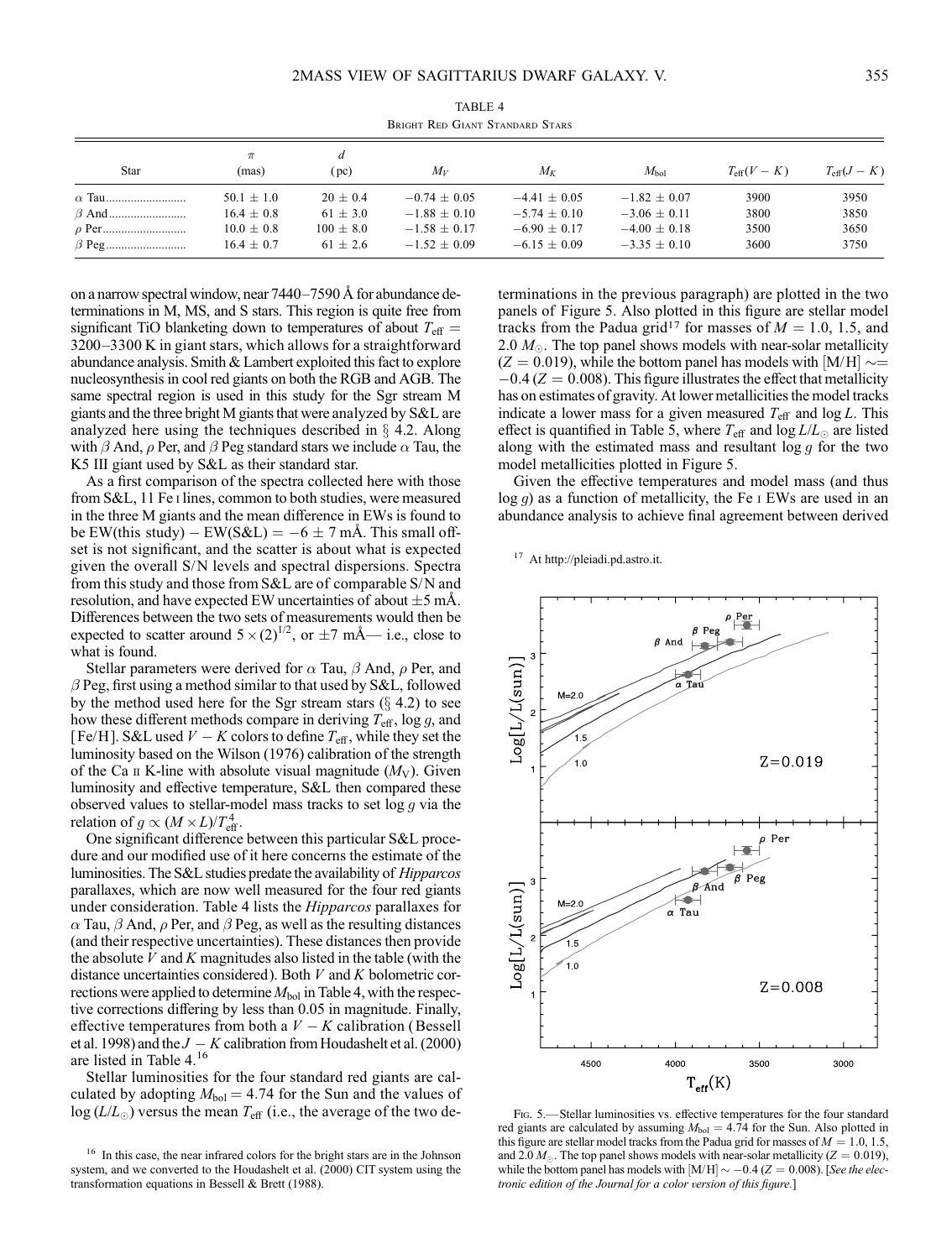### 356 CHOU ET AL.

TABLE 5 Derived Parameters for Red Giant Standard Stars

| Star                                      | $T_{\rm eff}$ | $\log(L/L_{\odot})$           | $M_{\odot}(Z=0.019)$ |                 |               | $\log q(Z = 0.019)$ $M_{\odot}(Z = 0.008)$ $\log q(Z = 0.008)$ | $log q$ (final) | $[Fe/H]$ (final) | $(km s^{-1})$ |
|-------------------------------------------|---------------|-------------------------------|----------------------|-----------------|---------------|----------------------------------------------------------------|-----------------|------------------|---------------|
| $\alpha$ Tau                              |               | $3925 \pm 75$ 2.61 $\pm$ 0.03 | $1.5 \pm 0.3$        | $1.33 \pm 0.08$ | $0.9 \pm 0.2$ | $1.11 \pm 0.09$                                                | 1.35            | $+0.06 + 0.12$   | 1.5           |
| $\beta$ And                               |               | $3825 \pm 75$ 3.10 $\pm$ 0.04 | $2.0 \pm 0.3$        | $0.92 + 0.07$   | $1.5 \pm 0.3$ | $0.80 + 0.09$                                                  | 0.88            | $-0.15 + 0.06$   | 1.7           |
| $\rho$ Per                                |               | $3575 \pm 75$ 3.48 $\pm$ 0.07 | $2.0 \pm 0.3$        | $0.42 + 0.07$   | $1.5 + 0.3$   | $0.30 + 0.11$                                                  | 0.40            | $-0.08 + 0.12$   | -1.5          |
| $\beta$ Peg 3675 $\pm$ 75 3.22 $\pm$ 0.04 |               |                               | $2.0 \pm 0.3$        | $0.73 + 0.09$   | $1.3 \pm 0.3$ | $0.54 \pm 0.10$                                                | 0.60            | $-0.33 + 0.08$   | 1.6           |

[Fe/H] and model metallicity. In the line analysis the microturbulent velocity is set by the requirement that the derived Fe abundance be independent of the Fe i EW for the different lines. The derived values of log q, microturbulence  $(\xi)$ , and [Fe/H] are listed in Table 5. These values of  $\log g$  can be referred to as "*Hipparcos*" gravities'' because they are set by the mass, which is derived from the luminosity, which is derived from the distance, which is derived from the Hipparcos parallaxes. This analysis is very similar to that used by S&L, differing only in that S&L used Ca ii K-line absolute magnitudes to establish a luminosity, while here the Hipparcos parallaxes are used to get a distance and therefore a luminosity.

With the basic red giant parameters now defined for the bright giant stars via the standard Fe-abundance analysis, the new analysis technique  $(\S 4.2)$  used in this paper for the candidate Sgr stream red giants can be checked for differences when also applied to these same bright giant stars. Recall that with Sgr stream stars there is no reliable distance estimate available to establish luminosity; rather, the effective temperature is used in combination with the Fe abundance to establish surface gravity via isochrone tracks. Moreover, for the new analysis the  $T_{\text{eff}}$  are derived only from  $J - K$  colors (rather than from both  $J - K$  and  $V - K$  colors) due to the larger effects of uncertain reddening on optical colors and also because we do not have  $V - K$  colors for the Sgr stream giants. Finally, we apply several different isochrone ages as well as two separate families of isochrones (Girardi et al. 2000 vs.  $Y^2$ ) in the characterization of the standard red giants to test the sensitivity of the new technique to these variables. The results of the ''new'' analysis applied to the bright giants are tabulated in Table 6.

The Table 6 results show, first, that there is rather little difference in the derived surface gravities in regard to either the adopted set of isochrones or the variation from 1.0 to 2.5 Gyr isochrones.

TABLE 6

| $T_{\rm eff}$<br>(K) | $\log g$<br>$\rm (cm \; s^{-2})$ | [Fe/H]  | ξ<br>$(km s^{-1})$                                        |
|----------------------|----------------------------------|---------|-----------------------------------------------------------|
|                      |                                  |         |                                                           |
| 3950                 | 1.4                              | $-0.04$ | 1.9                                                       |
| 3950                 | 1.3                              | $-0.06$ | 1.9                                                       |
| 3950                 | 1.3                              | $-0.06$ | 1.9                                                       |
|                      |                                  |         |                                                           |
| 3850                 | 0.9                              | $-0.33$ | 2.0                                                       |
| 3850                 | 0.9                              | $-0.33$ | 2.0                                                       |
| 3850                 | 0.9                              | $-0.33$ | 2.0                                                       |
|                      |                                  |         |                                                           |
| 3650                 | 08                               | $-0.04$ | 1.3                                                       |
| 3650                 | 0.7                              | $-0.09$ | 1.4                                                       |
| 3650                 | 0.8                              | $-0.04$ | 1.3                                                       |
|                      |                                  |         |                                                           |
| 3750                 | 0.6                              | $-0.47$ | 1.7                                                       |
| 3750                 | 06                               | $-0.47$ | 17                                                        |
| 3750                 | 0.5                              | $-0.51$ | 17                                                        |
|                      |                                  |         | <b>RED GIANT STANDARD STAR PARAMETERS FROM ISOCHRONES</b> |

We have already mentioned ( $\S$  4.2) that there is only a log g difference of 0.1 between a 3 and a 10 Gyr isochrone of the same metallicity; the 1 and 2.5 yr isochrones used here are intended to explore ages more appropriate to disklike giants, like our standard stars, but we note that there is only a  $\Delta \log g$  difference of 0.05 between a 2.5 and a 5 Gyr isochrone of the same metallicity. Moreover, a comparison between the Table 6 gravities and abundances and those derived from the more standard analysis reveals no large differences. Figure 6 provides a graphical comparison of the surface gravities (top panel) and [Fe/H] (bottom panel) derived from the two techniques, showing their close correlation.

This comparative analysis of the four red giants with well-established, fundamental stellar parameters demonstrates that the analysis technique used for the candidate Sgr Stream red giants is sound and yields reliable stellar parameters and Fe abundances.

# 4.4. Final Results

Table 7 gives the results of the  $\S$  4.2 abundance analysis applied to our Sgr stars. For each star, the columns give the derived



Fig. 6.—Graphical comparison of surface gravities (top) and  $[Fe/H]$  values (bottom) derived from the Hipparcos parallaxes and the isochrone method for the four bright standard stars analyzed in  $\S$  4.3. [See the electronic edition of the Journal for a color version of this figure.]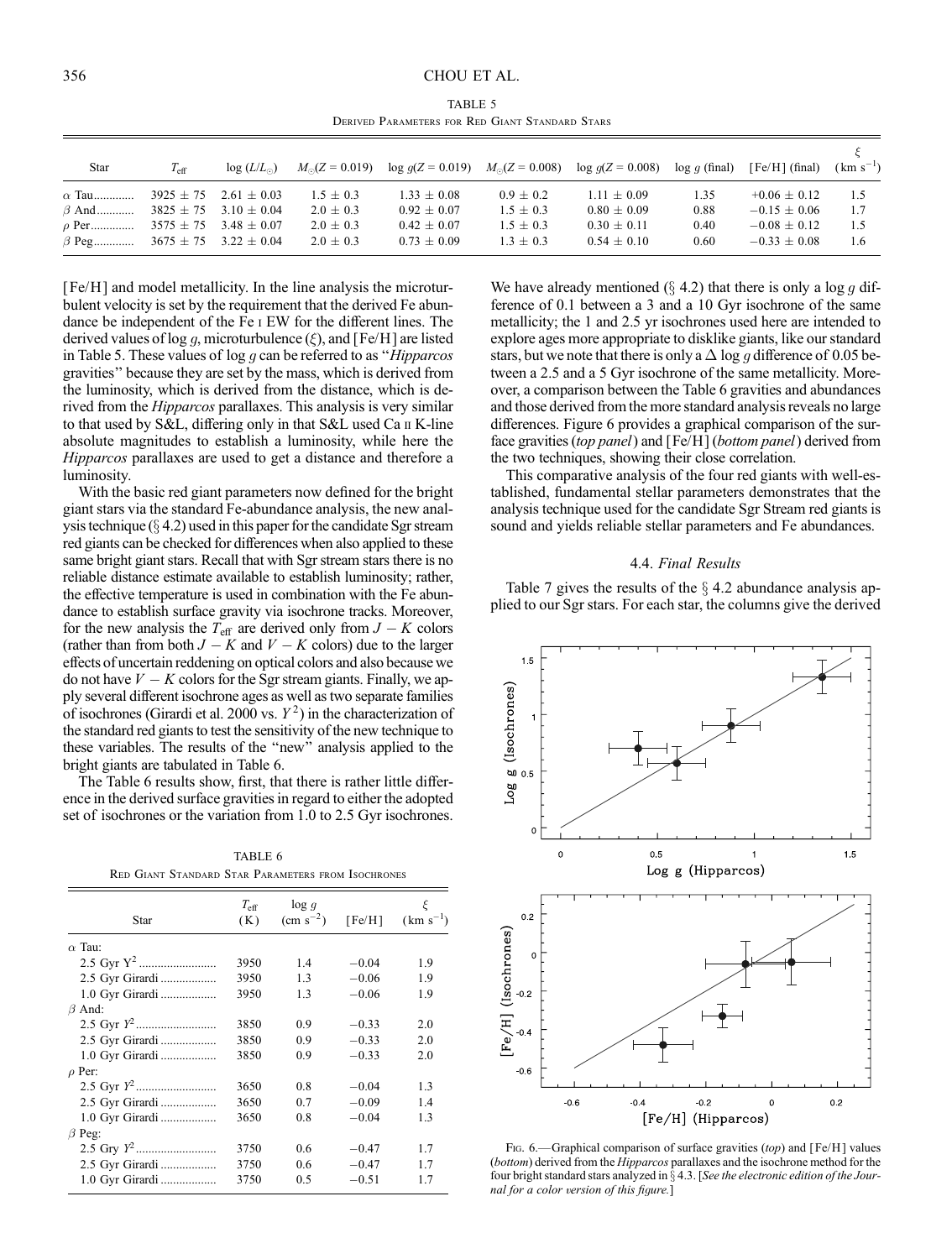|                    | $T_{\rm eff}$ | $\log g$              | ξ                                            |         |                           |
|--------------------|---------------|-----------------------|----------------------------------------------|---------|---------------------------|
| Star ID            | (K)           | $\rm (cm \; s^{-2})$  | $(km s^{-1})$                                | [Fe/H]  | <b>Standard Deviation</b> |
|                    |               | Sgr Core              |                                              |         |                           |
| 1849222-293217     | 3850          | 0.9                   | 2.43                                         | $-0.20$ | 0.10                      |
|                    | 3750          | 0.7                   | 2.60                                         | $-0.30$ | 0.14                      |
| 1854283-295740     | 3750          | $0.0(-)$              | 3.21                                         | $-0.97$ | 0.06                      |
| $1855341 - 302055$ | 3800          | 1.0                   | 1.84                                         | 0.02    | 0.08                      |
|                    | 3700          | 0.5                   | 2.36                                         | $-0.27$ | 0.07                      |
| 1902135-313030     | 3750          | $0.0(-)$              | 1.04                                         | $-1.04$ | 0.11                      |
|                    |               |                       | Sgr North Leading Arm-Best Subsample         |         |                           |
|                    | 3700          | 0.25                  | 1.47                                         | $-0.63$ | 0.08                      |
|                    | 3600          | 0.5                   | 1.29                                         | $-0.23$ | 0.07                      |
|                    | 3700          | 0.25                  | 1.45                                         | $-0.65$ | 0.09                      |
|                    | 3800          | 0.0                   | 1.35                                         | $-1.06$ | 0.08                      |
| 1101112+191311     | 3700          | 0.8                   | 1.51                                         | 0.02    | 0.09                      |
| 1114573-215126     | 3550          | $0.0(-)$              | 1.33                                         | $-0.81$ | 0.07                      |
|                    | 3650          | $0.0(-)$              | 1.39                                         | $-1.13$ | 0.05                      |
|                    | 3800          | 0.6                   | 1.16                                         | $-0.38$ | 0.05                      |
|                    | 3800          | 0.3                   | 1.52                                         | $-0.67$ | 0.10                      |
|                    | 3850          | 0.4                   | 1.67                                         | $-0.78$ | 0.10                      |
| $1319368 - 000817$ | 3500          | $0.0(-)$              | 1.64                                         | $-0.59$ | 0.08                      |
| 1330472-211847     | 3850          | $0.0(-)$              | 1.75                                         | $-1.10$ | 0.08                      |
|                    | 3700          | 0.25                  | 1.49                                         | $-0.62$ | 0.06                      |
|                    | 3700          | 0.25                  | 1.51                                         | $-0.56$ | 0.06                      |
| 1450544+244357     | 3800          | 0.0                   | 1.63                                         | $-1.08$ | 0.08                      |
| 1456137+151112     | 3750          | $0.0(-)$              | 1.71                                         | $-0.98$ | 0.08                      |
| 1512142-075250     | 3700          | $0.0(-)$              | 1.26                                         | $-0.97$ | 0.08                      |
|                    |               |                       | Sgr North Leading Arm-Less Certain Subsample |         |                           |
|                    | 3600          | $0.0(-)$              | 1.71                                         | $-0.70$ | 0.09                      |
| $1112480+013211$   | 3800          | 0.5                   | 1.60                                         | $-0.49$ | 0.13                      |
|                    | 3700          | 0.9                   | 1.64                                         | $-0.04$ | 0.05                      |
|                    | 3700          | 0.9                   | 1.23                                         | 0.00    | 0.07                      |
| $1208101 - 090753$ | 3750          | $0.0(-)$              | 1.82                                         | $-0.99$ | 0.07                      |
|                    | 3600          | 0.0                   | 1.50                                         | $-0.72$ | 0.08                      |
|                    | 3750          | 0.3                   | 1.71                                         | $-0.65$ | 0.08                      |
|                    | 3850          | 0.5                   | 1.68                                         | $-0.55$ | 0.08                      |
| 1236549-002941     | 3750          | 0.5                   | 1.33                                         | $-0.39$ | 0.10                      |
|                    | 3800          | 0.1                   | 1.49                                         | $-0.82$ | 0.09                      |
|                    | 3700          | $0.0(-)$              | 1.78                                         | $-0.95$ | 0.09                      |
| 1435018+070827     | 3700          | $0.0(-)$              | 1.61                                         | $-0.92$ | 0.09                      |
| 1538472+494218     | 3600          | $0.0(-)$              | 1.52                                         | $-1.06$ | 0.08                      |
|                    |               | Sgr South Leading Arm |                                              |         |                           |
| 2031334-324453     | 3800          | $0.0(-)$              | 2.67                                         | $-1.32$ | 0.11                      |
| 2037196-291738     | 3700          | 0.0                   | 2.32                                         | $-0.70$ | 0.09                      |
| 2046335-283547     | 3750          | $0.0(-)$              | 2.56                                         | $-1.26$ | 0.06                      |
|                    | 3800          | $0.0(-)$              | 2.12                                         | $-1.04$ | 0.10                      |
| 2105585-275602     | 3700          | $0.0(-)$              | 2.13                                         | $-0.96$ | 0.10                      |
|                    | 3750          | $0.0(-)$              | 2.06                                         | $-1.15$ | 0.10                      |
| 2130445-210034     | 3750          | $0.0(-)$              | 2.62                                         | $-1.35$ | 0.10                      |
| 2135183-203457     | 3700          | $0.0(-)$              | 2.30                                         | $-0.90$ | 0.13                      |
| 2154471-224050     | 3800          | 0.1                   | 2.14                                         | $-0.91$ | 0.06                      |
| 2226328-340408     | 3800          | $0.0(-)$              | 1.93                                         | $-1.34$ | 0.09                      |

TABLE 7 Derived Stellar Parameters for the Program Stars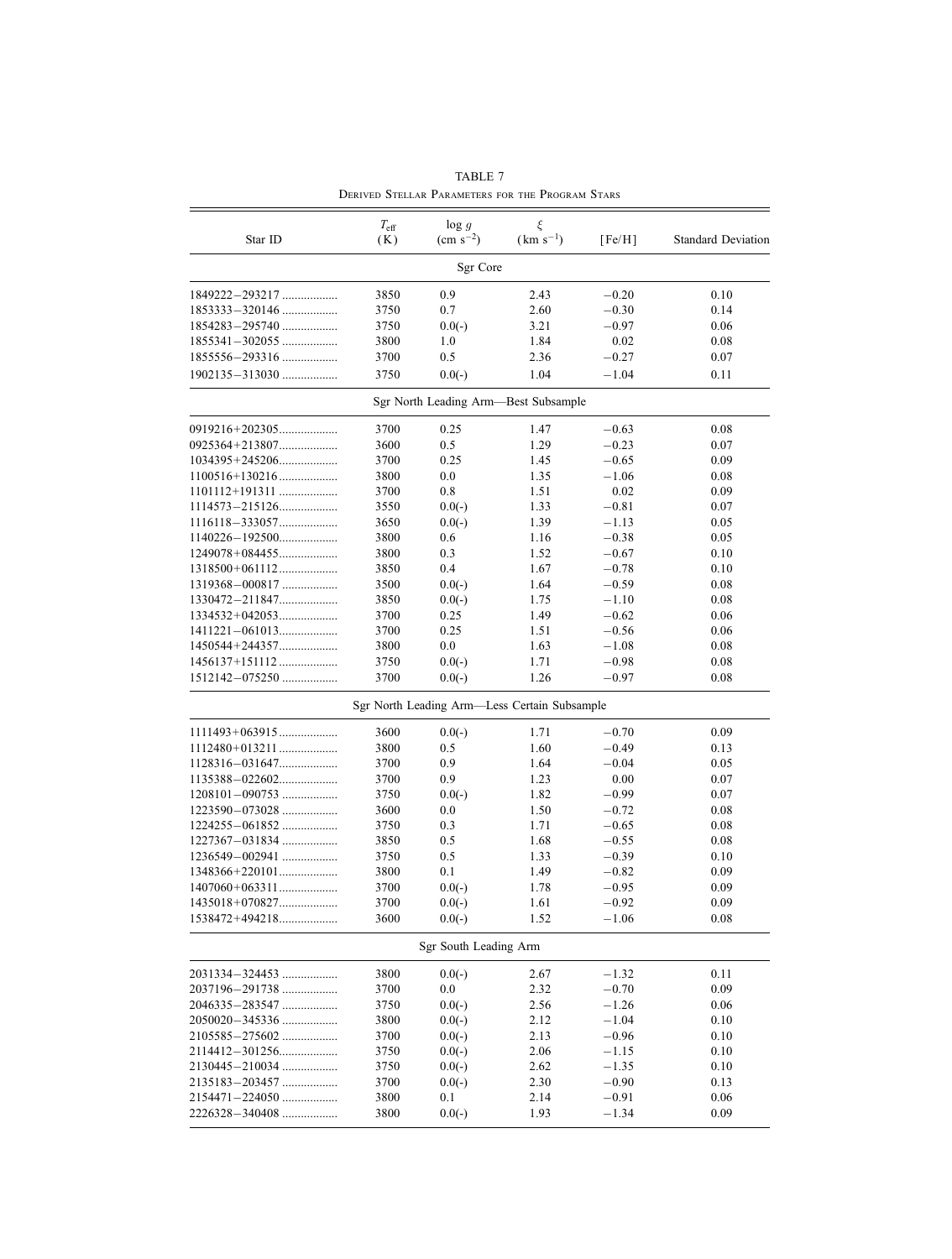| Star ID            | $T_{\rm eff}$<br>(K) | log q<br>$\rm (cm \; s^{-2})$ | ξ<br>$(km s^{-1})$ | [Fe/H]  | <b>Standard Deviation</b> |
|--------------------|----------------------|-------------------------------|--------------------|---------|---------------------------|
|                    |                      | NGC Group                     |                    |         |                           |
|                    | 3800                 | 0.3                           | 1.56               | $-0.75$ | 0.09                      |
|                    | 3800                 | $0.0(-)$                      | 1.56               | $-1.24$ | 0.10                      |
|                    | 3800                 | $0.0(-)$                      | 1.65               | $-1.38$ | 0.06                      |
|                    | 3800                 | 0.0                           | 1.56               | $-0.96$ | 0.10                      |
|                    | 3750                 | $0.0(-)$                      | 1.73               | $-1.13$ | 0.10                      |
|                    | 3750                 | $0.0(-)$                      | 1.68               | $-0.96$ | 0.09                      |
|                    | 3750                 | $0.0(-)$                      | 2.26               | $-1.08$ | 0.10                      |
|                    | 3800                 | 0.6                           | 1.76               | $-0.43$ | 0.07                      |
| $1424425 + 414932$ | 3700                 | 0.1                           | 1.59               | $-0.72$ | 0.07                      |
|                    | 3750                 | $0.0(-)$                      | 1.88               | $-0.97$ | 0.11                      |
|                    | 3700                 | $0.0(-)$                      | 1.17               | $-0.85$ | 0.10                      |
|                    | 3750                 | $0.0(-)$                      | 1.53               | $-0.84$ | 0.10                      |
|                    | 3850                 | 0.1                           | 1.52               | $-1.00$ | 0.09                      |
|                    |                      |                               |                    |         |                           |

TABLE 7—Continued

effective temperature using the Houdashelt et al. (2000) colortemperature relation applied to the 2MASS  $(J - K_s)$ <sub>o</sub> color and the derived values of the surface gravity ( $log g$ ), microturbulence, and [Fe/H]. In the case of the surface gravities, any entry given as ''0.0(-)'' means that our iterative procedure was converging on a model atmosphere with  $\log g < 0$ , whereas the Kurucz (1994) model atmosphere grids do not go below  $\log g = 0$ . In these cases, we have adopted the  $\log g = 0$  atmosphere.

The final column in Table 7 represents the standard deviation in the line abundance determinations. In principle, from the adopted model atmosphere and each EW we get a measure of the abundance. With multiple EWs from different Fe i lines, MOOG calculates the standard deviation of the resulting abundances. The typical standard deviations are about 0.1 dex. Combined with the instrument-to-instrument offsets discussed in  $\S$  4.1 and shown in Figure 4, as well as other potential offsets such as those shown in Figure 6, we estimate the full [Fe/H] errors, systematic and random combined, to be no more than  $\sim 0.2$  dex.



FIG. 7.  $-MDF$  derived for stars in the (a) Sgr core (including all previous echelle data (Smecker-Hane & McWilliam 2002; Monaco et al. 2005) with our six newly observed stars shown in white),  $(b)$  leading arm north of the Sun,  $(c)$  leading arm south of the Sun, and  $(d)$  the positive-velocity, NGC moving group (Fig. 1, blue circles). [See the electronic edition of the Journal for a color version of this figure.]

# 5. METALLICITY DISTRIBUTION FUNCTIONS

# 5.1. The Sagittarius Core

Figures 7 and 8 summarize the MDFs determined for the three groups of Sgr core/leading arm samples studied here (Fig. 7 shows the distributions with the same absolute vertical scale; Fig. 8 shows the distributions with the same normalized, fractional MDF scale in each panel).

For the Sgr core, data for our six stars (Figs. 7a and 8a; open histogram) have been combined with previous echelle data for 14 K giants by Smecker-Hane & McWilliam (2002) and for 15 M giants by Monaco et al. (2005). The precision in the metallicities quoted for each of these studies is 0.07 and 0.20 dex, respectively, similar to our results here. The combined MDF from these data shows the very broad distribution previously reported for Sgr (see § 2), with a peak near  $[Fe/H] = -0.3$  but a very long, metal-weak tail. The new MIKE spectra we collected contribute two stars near  $[Fe/H] = -1$ , but the other four lie in the metal-rich end of the distribution and include one star we determine to have solar [ Fe/H ]. We consider this star to be a bona fide member of Sgr because of its chemical peculiarities (in particular, its Ti, Y, and



Fig. 8.—Same as Fig. 7, but with each panel scaled to the same ''normalized MDF'' scale. [See the electronic edition of the Journal for a color version of this figure.]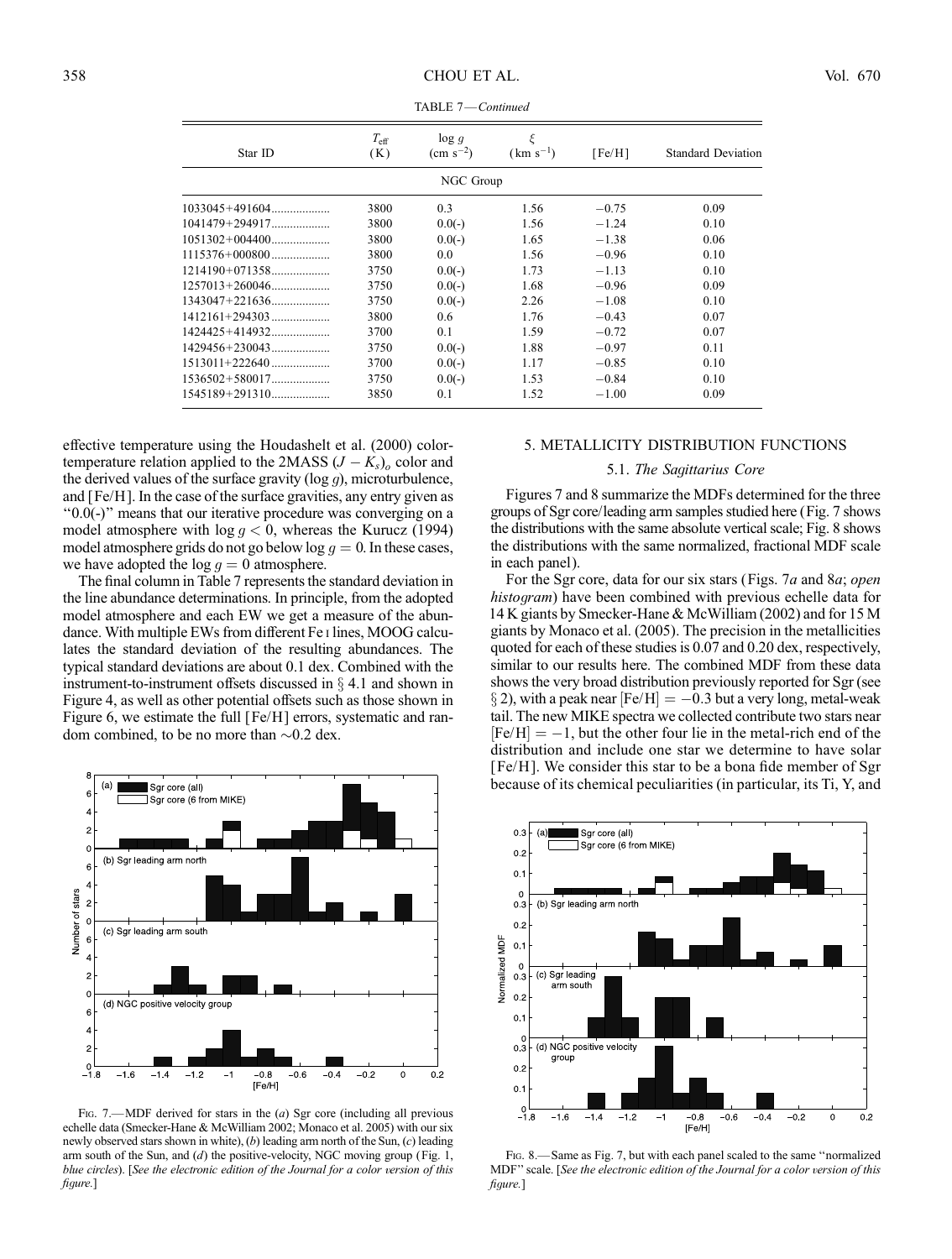

FIG. 9. - MDF comparison of subsamples of leading arm-north stars, divided into the best ( generally farther) and less certain ( generally closer) Sgr stream groups. [See the electronic edition of the Journal for a color version of this figure.]

La abundances, which are like other Sgr stars of similar metallicity, as we shall show elsewhere; M.-Y. Chou et al., in preparation).

### 5.2. Leading Arm North

Figures 7b and 8b present the MDF for all stars we selected to be members of the Sgr leading arm in the northern hemisphere. As may be seen in the figures, while the distribution of leading arm–north stars is broad like the MDF of the Sgr core, it is on the whole more metal-poor than the Sgr core, with a median near  $-0.7$  dex.

As discussed in  $\S$  3, this particular sample is the most vulnerable to potential contamination by Milky Way disk M giants. However, several arguments can be made to the effect that this contamination is probably small and that, even if there is some contamination, it has little affect on the overall conclusions of the present study:

1. First, we can compare the MDFs of subsamples of leading arm–north stars, divided into the "best" (generally farther) and ''less certain'' (generally closer) Sgr stream groups discussed in  $\S$  3. Figure 9 makes this comparison, and it shows that there is little difference in the overall character of the two MDFs. The two subsamples have the same median [Fe/H] and similar tails to the metal-rich end. The difference in the mean metallicities of the two samples,  $-0.72$  and  $-0.64$  dex, respectively, is much smaller than the MDF dispersions (0.31 and 0.33 dex, respectively).

2. The majority of the stars in the leading arm–north sample are more metal-poor than the mean metallicity of the Sgr core, so that their projected distances are even farther away from the Milky Way disk than initially projected based on the Paper I photometric parallaxes, which assumed a Sgr core RGB color-magnitude relation. For the ''best'' subsample, the implied minimum distances are generally 10 kpc or more, well above the Galactic disk.

3. The median metallicity of the Galactic thick disk, the Milky Way component most likely to contribute contaminants, is well known to be about  $-0.7$  dex (whereas the thin disk would contribute more metal-rich stars in general, if at all). Thus, we might expect the probability distribution of Milky Way contaminants to look very similar to the distribution we actually see and therefore have little impact on the true MDF.

4. As we shall show elsewhere (M.-Y. Chou et al., in preparation), the abundance patterns (e.g., the combinations of [Fe/H ], [Ti/Fe], [Y/Fe], and  $[La/Y]$ ] of all but a few of the stars in the leading arm-north sample (and indeed in our entire survey) are quite unlike those of Milky Way stars, but very much resemble the patterns seen in dSph stars, including Sgr (Bonifacio et al. 2000; Fulbright 2002; Smecker-Hane & McWilliam 2002; Shetrone et al. 2003; Venn et al. 2004; Geisler et al. 2005; Monaco et al. 2005).

5. The leading arm stars were preselected to be in the Sgr stream and to follow the expected velocity trends for Sgr debris. No evidence for other M giant tidal debris from any other satellite is found to intersect the Sgr stream.<sup>18</sup> Because the bulk of the halo M giants is found to be contributed from the Sgr system and we are probing the general orbital plane of the Sgr system, for the most part well away from the Galactic disk, it is logical to conclude that our leading arm samples (both north and south) are indeed dominated by members from the Sgr dSph.

Thus, we expect the relative contamination of our leading arm-north sample by Milky Way stars to be small. While at this point it is true that we cannot be assured that every star in any of samples, or any one particular star within them, is definitely a member of the Sgr stream, a few contaminants will have little effect on the general conclusions of this paper, which are based on mean trends in the Sgr MDF. In this regard, it is sufficient that most of the stars are Sgr stream members and to recognize that the leading arm-north MDF differs significantly from that of the Sgr core.

# 5.3. Leading Arm South

The leading arm-south sample (Figs. 7c and 8c) shows an even more metal-poor MDF than either the Sgr core or the leading arm–north samples. With regard to contamination by the Milky Way disk, things are even more secure for this sample than for the leading arm–north: not only are these stars even farther away from the disk according to the original projected distances from Paper I (and even more so if their projected distances are corrected for their newly discovered low metallicity), but they have an MDF even more unlike the Milky Way disk. The median metallicity of around  $-1.1$  dex, the lack of stars more metal-rich than  $[Fe/H] = -0.7$ , the relatively small  $[Fe/H]$  dispersion in this sample, and the unusual chemical abundance patterns found in these stars (M. Y. Chou et al., in preparation) all argue against the notion of significant contamination of this group of stars by the thick disk.

#### 5.4. Evolution in the Sagittarius MDF

Comparison of the Sgr core MDF with those at the two points in its leading arm we explored here (Figs. 7b and 8b; and  $7c$ and 8c) reveals substantial evolution in the Sgr MDF with position. While all three points of the Sgr system sampled contain stars from a metal-poor population with  $[Fe/H] < -1$ , the relative proportion of these stars increases with separation from the Sgr core. The latter shows a dominant metal-rich population peaked at [Fe/H]  $\sim -0.3$ , whereas the median metallicity declines from  $\sim$  -0.4 dex in the core to  $\sim$  -0.7 dex in the leading arm north of the Sun and  $\sim$  -1.1 dex south of the Sun, which represents debris lost from the Sgr core some 3.5 orbits ( $\sim$ 2.5–3 Gyr) ago (Paper IV ).

While the Figures  $7c$  and  $8c$  MDF has only one star with  $[Fe/H] > -0.95$ , because we are color-selecting *M giants*, our

<sup>&</sup>lt;sup>18</sup> While the Monoceros stream does also contain M giant stars (Rocha-Pinto et al. 2003; Crane et al. 2003), these lie outside of the Galactic disk along the Galactic plane and not near the samples we have selected here. We show in  $\S$  6 that the NGC moving group M giants are also likely to be from Sgr.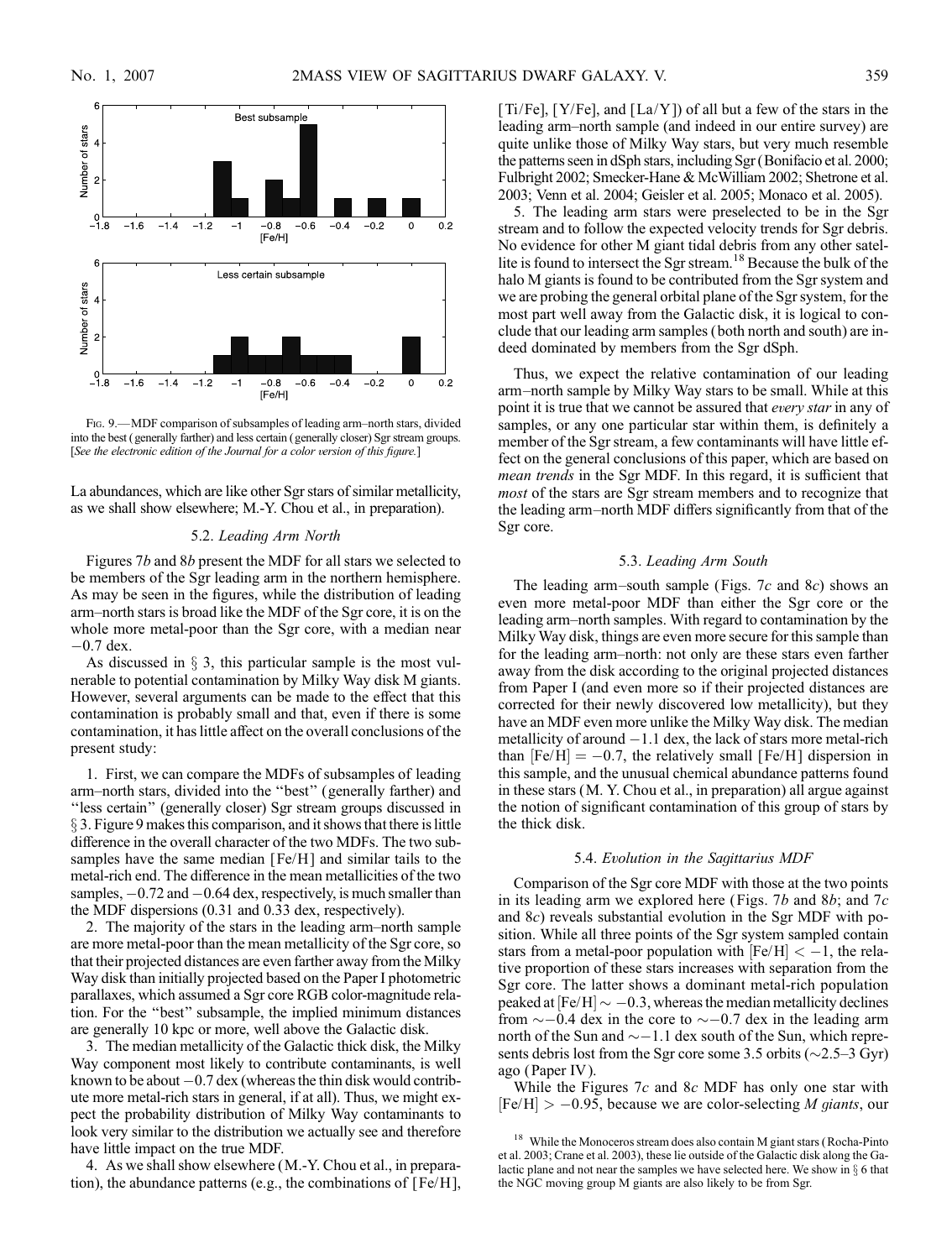samples tend to be biased against finding *metal-poor giants* (which are bluer and earlier in spectral type). Thus, the significant  $-0.7$  dex median metallicity gradient shown in Figures 7 and 8 may actually underestimate the true gradient of what already appears to be a substantial MDF variation along the Sgr stream.<sup>19</sup> We address the implications of this gradient in  $\S$  7.

# 6. EVIDENCE FOR THE SAGITTARIUS TRAILING ARM IN THE NORTH

In the course of our ongoing, medium-resolution radial velocity survey of Sgr M giants (e.g., Majewski et al. 2004) we identified a subsample of M giants lying among leading arm stars at the NGC, but having the opposite velocity of that expected for *falling* leading arm debris there (see  $v_{\text{GSR}} > 0$  [black points] near  $\Lambda_{\odot} = 260^{\circ}$  in Fig. 12 of Paper IV). Because of their *apparent* proximity to the Sun (Figs. 1 and 2, *filled blue points*), the origin of these stars has been puzzling. Thirteen of these peculiar velocity M giants with median  $\Lambda_{\odot} = 265^{\circ}$  were targeted with the Mayall 4 m and TNG SARG echelle spectrographs on the same observing runs and observed with the same approximate S/N as the NGC leading arm stars  $(\S 3)$ .

The relatively low metallicities of these  $v_{\text{GSR}} > 0$  stars (Figs. 7d) and 8d) indicates that the initial Paper I photometric distances for these stars (based on an assumed  $[Fe/H] \sim -0.4$ ; Fig. 1) were underestimated by a mean factor of  $\sim$ 1.5, based on the colormagnitude sequences presented in Ivanov & Borissova (2002). Adjusting the distances for correct metallicities—minding the  $v_{\text{GSR}}$  of these stars and recognizing that the models were not well constrained for old debris—we find reasonable consistency of these stars with the Sgr *trailing arm* toward the NGC (see Fig. 12) of Paper IV ).

Detailed abundance analysis supports this conclusion. The MDF of these positive  $v_{\text{GSR}}$  stars (Figs. 7d and 8d) fits the general trend with Sgr mass loss epoch established by the leading arm data (Figs.  $7a-7c$  and  $8a-8c$ ). As may be seen by comparing the mass-loss epoch sequences of the leading and trailing arms in the Paper IV (Fig. 1, colored point) model, stars in our leading arm-south sample and in the NGC sample, if they are indeed old trailing arm debris, were torn from Sgr at approximately the same time. Thus, it is compelling that the MDFs in Figures  $7c$ and 8c and 7d and 8d look very similar to one another. In addition, this NGC moving group is found to have similarly peculiar Ti, Y, and La abundance trends as stars in the Sgr leading arm (M.-Y. Chou et al., in preparation), further supporting the idea of a common origin with these latter stars.

If trailing arm stars are found toward the NGC it will establish with certainty that the Sgr debris tracks at least 3 orbits  $(2.5 -$ 2.75 Gyr) of mass loss (Paper IV); because of much stronger phase mixing of debris in the leading arm, this fact is not well established by the apparent *length* of the Sgr leading arm (although previous evidence that it may exist has been offered by Martínez-Delgado et al. 2004). Moreover, including the MDF in Figures 7d and 8d in the overall sequence shown in Figures  $7a-7c$  and  $8a-8c$ lends further support to the overall notion that there is a significant MDF variation along the Sgr stream.

## 7. DISCUSSION

Because Sgr is reputed to have enriched to near solar metallicity by at least a few gigayears ago (Lanfranchi & Matteucci 2004; Bellazzini et al. 2006a; Siegel et al. 2007), the observed MDF variation over the past 3.5 orbits  $(2.5-3 \text{ Gyr})$  of mass loss cannot be due to an intrinsic variation of the instantaneous mean metallicity of the Sgr system with time. Rather, it must point to the shedding of successive layers within the satellite over which there must have been an intrinsic MDF *gradient* (see also Martínez-Delgado et al. 2004). However, the  $> 0.7$  dex median metallicity variation in the debris lost over a  $2.5-3$  Gyr timescale is quite large and suggests the loss of stars over a significant radius in the system. For comparison, the strongest [Fe/H] gradient observed in the Sculptor dSph is about 0.5 dex over about 0.2 $^{\circ}$  ( $\sim$ 275 pc), which is about 15% the apparent Sculptor tidal radius; however, this same 0.5 dex change also represents the entire variation seen across the  $\sim$ 75% of the Sculptor tidal radius studied in detail so far (Tolstoy et al. 2004). Sculptor seems to have among the strongest net internal metallicity gradients among Milky Way dSphs (although some M31 dSphs may have larger gradients; Harbeck et al. 2001); for comparison, the now well-studied Carina dSph exhibits only a  $-0.2$  dex gradient from its core to its tidal radius (Koch et al. 2006). Moreover, no large metallicity gradient seems to exist within the main body of Sgr now: Alard (2001) identified only a  $-0.2$  dex variation in mean metallicity from the Sgr core to 7.5 $^{\circ}$ down the major axis. While the position of the current tidal radius in Sgr is still uncertain, Paper I argues that it is likely to be only  $\sim$  3<sup>° $-$ </sup> 4<sup>°</sup> (or Sgr would be too massive to produce its observed dynamically cold tails); thus, the Alard observation likely pertains to the beginning of the metallicity gradient within the debris tail. Therefore, we must conclude either (1) the destruction of Sgr over the past several gigayears has been fine-tuned to mass shedding from a narrow progenitor radial range over which there was an extraordinarily strong [Fe/H] gradient for a dSph, or (2), more likely, Sgr experienced a quite rapid change in its binding energy over the past several gigayears, which has decreased the tidal boundary of the satellite across a broader radial range over which there would have still been a large net metallicity variation but a shallower and more typical gradient.<sup>20</sup> Such a catastrophic change of state happening so relatively recently (one-fifth the Hubble time) points to a dramatic event affecting Sgr's life several gigayears ago, perhaps a transition to its current, destructive orbit.

Figures 7 and 8 not only provide the first direct evidence that the satellites of today may *not* well-represent the stars they lost to the halo, but also show that this effect can be considerable. If tidal mass loss is typical among other dSph systems, as seems to be the case (e.g., Muñoz et al. 2006, 2007; Sohn et al. 2007), it might explain such puzzles as: (1) why the detailed chemical abundances (e.g.,  $\lceil \alpha/Fe \rceil$  vs. [Fe/H]) of satellites today appear to differ from those observed in the halo field to which they should contribute (e.g., Font et al. 2006); (2) why a system like the Carina dSph, which exhibits clear signs of tidal disruption, presently holds a much larger fraction of intermediate-age than old stars today (Majewski et al. 2000, 2002); and (3) why there remains a G dwarf problem in dSph systems (e.g., Koch et al. 2006; Helmi et al. 2006). Such mass-loss shaping of the MDF prompts caution in attempting to interpret the chemical evolution and star formation history of a dSph based on stars left in its core (e.g., Tolstoy et al. 2003; Lanfranchi & Matteucci 2004).

<sup>&</sup>lt;sup>19</sup> A possible selection effect that would bias the survey in the opposite direction might arise from the fact that metal-poor giants tend to be brighter at a given color, and therefore possibly more likely to be observed. We believe that this is less likely to be affecting our results based on the fact that there are no significant differences between the MDFs of the two subsamples of leading arm north stars divided primarily into two, large apparent magnitude bins (4.8  $\le K_{s,o} \le 7.5$  and  $7.5 \le K_{s,o} \le 9.7$ ) shown in Fig. 9.

<sup>&</sup>lt;sup>20</sup> Support for significant Sgr mass loss over its past  $\sim$  3 orbits is that about half of the Sgr M giants in the corresponding tails lie  $30^{\circ}$  beyond the Sgr center (Paper I).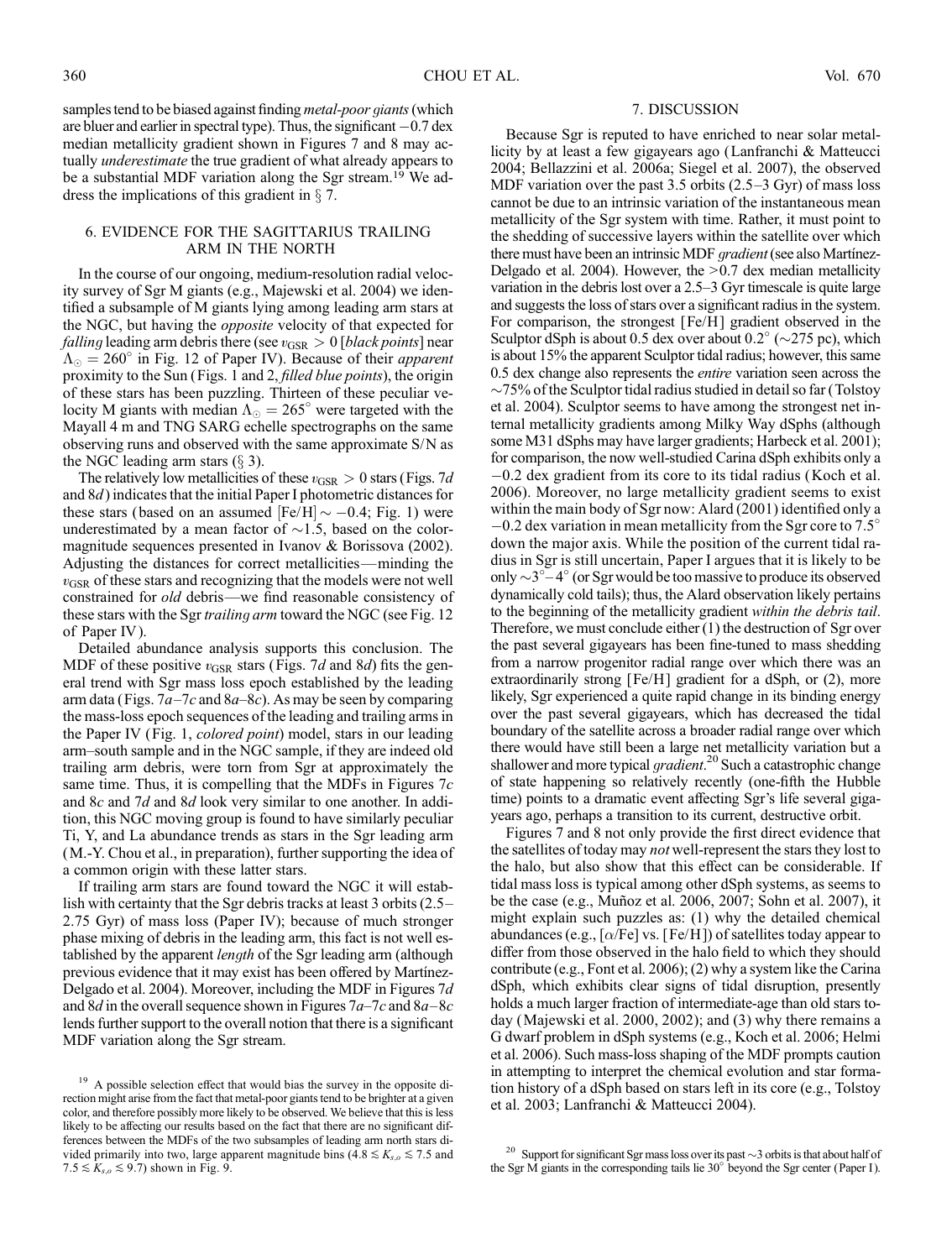

Fig. 10.—Approximate MDF of Sgr several Gyr ago estimated from linear combinations of those shown in Fig. 8 by the two methods described in  $\S 7$  (blue lines: first method; red lines: second method). The histograms have been boxcarsmoothed with a three-bin kernel. The MDF of the Sgr core (dashed lines) and all tail stars (Figs.  $8b-8d$ , green dotted lines) are shown for comparison.

To demonstrate this point, we approximate the total MDF of the Sgr core several gigayears ( $\sim$ 3.5 orbits) ago using two methods to account for stars now in the tidal streams produced over that time. In the first method (Fig. 10, blue lines) the normalized MDFs in Figures  $8a-8c$  represent their respective median Galactocentric orbital longitudes, and each leading arm star (as identified in Fig. 11 of Paper I) is assigned a longitude-interpolated version of these different MDFs. Regions obscured by the Galactic plane or overlapping trailing arm are ''filled in'' by reflecting the numbers of stars in the corresponding part of the trailing arm as seen from the Galactic center (in the case of the first 50° of leading arm) or by extrapolating the observed stream density (for the farthest  $175^{\circ} - 300^{\circ}$  of leading arm; i.e., the part starting in the solar neighborhood). In the second method (Fig. 10, red lines) we use the Sgr disruption model for an oblate Milky Way halo from Figure 1 of Paper IV and assign the normalized MDFs in Figures 8a, 8b, and 8c to leading arm model stars lost on the last 0.5 orbit (i.e., since the last apogalacticon; Fig. 1 of Paper IV,  $yellow$ -colored debris), 1.5–2.5 orbits ago (cyan-colored debris), and  $2.5-3.5$  orbits ago (*green-colored debris*), respectively, while for debris lost  $0.5-1.5$  orbits ago (*magenta-colored debris*) we use the average of Figures  $8a$  and  $8b$ . The model provides the relative numbers of stars in each Sgr population ( bound and unbound). Both ''Sgr-progenitor'' MDFs generated are relatively flat, exhibiting a much higher representation of metal-poor stars than presently in the Sgr core. These regenerated MDFs are, of course, necessarily schematic, because (1) the [Fe/H] spread of the net MDFs is obviously limited by the input MDFs, (2) an M giant-based survey is biased against finding metal-poor stars, and (3) Sgr stars with  $[Fe/H] \sim -2$  have already been reported (see  $\S 1$ ; ironically, the most metal-poor stars shown in Fig. 7 are contributed by the input MDF of the Sgr core, which includes bluer giants as well as a larger overall sample of stars and thus allows a higher chance of drawing stars from a low-probability, metal-poor wing in the distribution). But Figure 10 illustrates how critically the observed MDFs of satellite galaxies may depend on their mass loss/tidal stripping history.

We have discussed integrated MDFs as a function of position in the Sgr system, but it is likely that, like other dwarf galaxies, Sgr has had a variable star formation history including possible ''bursts'' (Layden & Sarajedini 2000; Siegel et al. 2007) and that these produced populations with different, but overlapping, radial density profiles in the progenitor satellite. The MDF gradients described here may relate more to differences in the relative proportion of distinct populations than a smooth variation in mean metallicity from a more continuous star formation history. ''Distinct'' Sgr populations are suggested by the multiple peaks and general character of the Figure 7 MDFs (and even more strongly by stream position variations of the abundances of other elements, like lanthanum; M.-Y. Chou et al., in preparation). Earlier suggestions of multiple Sgr populations include Alard (2001), Dohm-Palmer et al. (2001), Smecker-Hane & McWilliam (2002), Bonifacio et al. (2004), and Monaco et al. (2005). Greater resolution of the initial Sgr stellar populations, their former radial distributions, and the Sgr enrichment history will come from further scrutiny of its tidal debris, particularly along the *trailing* arm. As shown in Figure 1 of Paper IV, leading arm stars lost on different orbits (i.e., shed from different radial ''layers'') significantly overlap in orbital phase position; this ''fuzzes out'' the time (i.e., initial satellite radius) resolution. In contrast, the dynamics of the longer trailing arm yields much better energy sorting of the debris, and stars stripped at specific epochs can be more cleanly isolated. In addition, study of the trailing arm will allow much better separation of the Sgr debris from potential Milky Way-disk M giant contamination.

The abundance gradients found here imply that the estimated photometric distances for many M giant stars along the Sgr tidal arms have been systematically underestimated in Paper I, where photometric parallaxes were derived using the color-magnitude relation of the Sgr core. The best-fitting Sgr destruction models of Paper IV should now be refined to account for this variation (as well as an updated distance for the Sgr core itself; e.g., Siegel et al. 2007). Proper spectroscopic parallax distances will necessarily require assessment of both [Fe/H] and  $[\alpha/Fe]$  to determine absolute magnitudes. We undertake this task elsewhere.

We gratefully acknowledge support by NSF grant AST 03- 07851, NASA JPL contract 1228235 and the David and Lucile Packard Foundation as well as Frank Levinson through the Peninsular Community Foundation. V. V. S. and K. C. also express thanks for support from the NSF via grant AST 03-07534 and the Association of Universities for Research in Astronomy (AURA), Inc., through GF-1006-00. D. G. gratefully acknowledges support from the Chilean Centro de Astrofísica FONDAP No. 15010003. The author thanks Jon Fulbright for kindly providing the MIKE spectrum of Arcturus. Parts of this paper were written while S. R. M., K. C., and V. V. S. participated in the Deconstructing the Local Group workshop held at the Aspen Center for Physics in 2006 June. Finally, we appreciate helpful comments from the anonymous referee.

### **REFERENCES**

Abadi, M. G., Navarro, J. F., & Steinmetz, M. 2006, MNRAS, 365, 747 Alard, C. 2001, A&A, 377, 389

Asplund, M., Grevesse, N., & Sauval, A. J. 2005, in ASP Conf. Ser. 336, Cosmic Abundances as Records of Stellar Evolution and Nucleosynthesis in Honor of David L. Lambert, ed. T. G. Barnes III & F. N. Bash (San Francisco: ASP), 25

- Bellazzini, M., Correnti, M., Ferraro, F. R., Monaco, L., & Montegriffo, P. 2006a, A&A, 446, L1
- Bellazzini, M., Ferraro, F. R., & Buonanno, R. 1999, MNRAS, 307, 619
- Bellazzini, M., Newberg, H. J., Correnti, M., Ferraro, F. R., & Monaco, L. 2006b, A&A, 457, L21